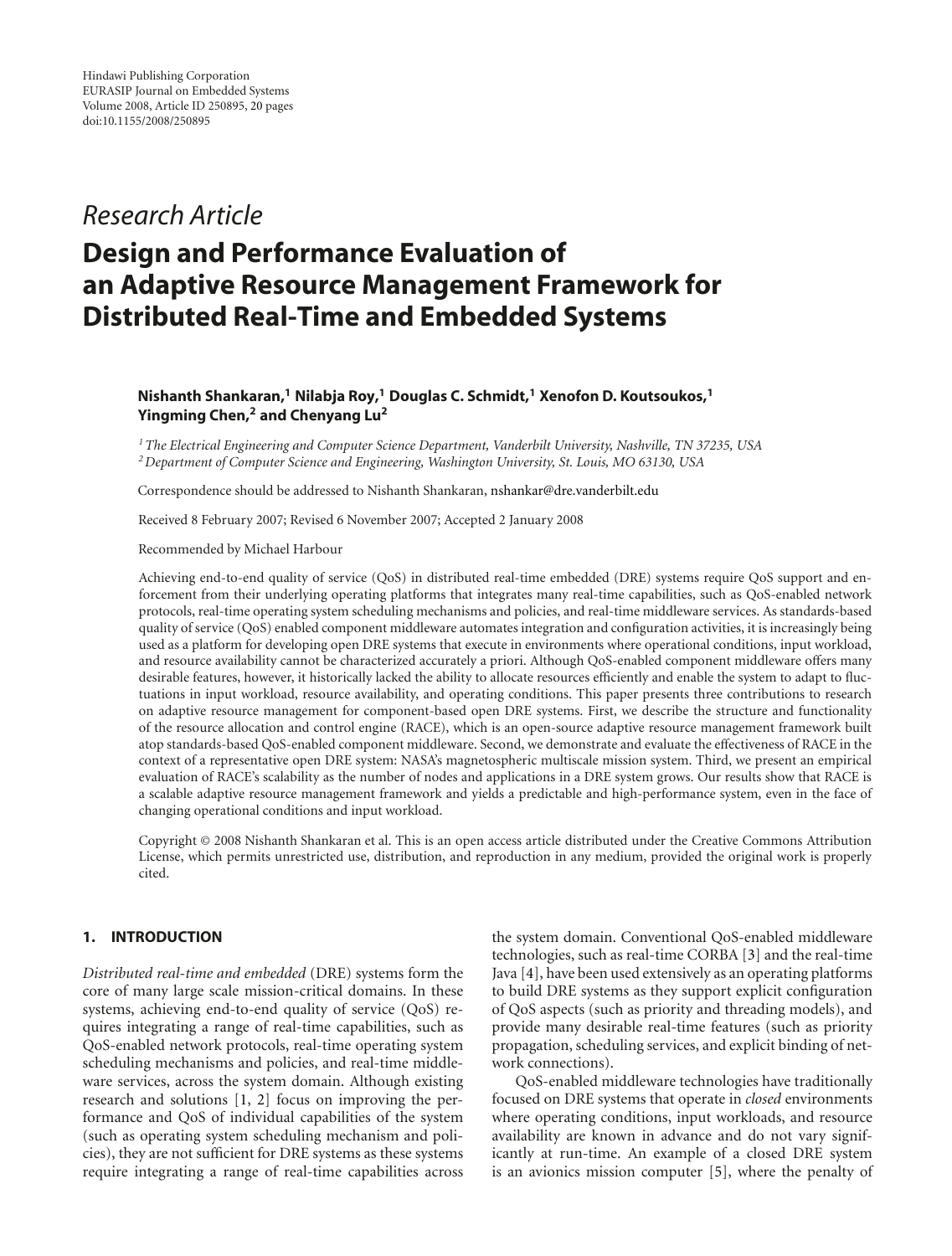ventional QoS-enabled middleware technologies are insufficient, however, for DRE systems that execute in *open* environments where operational conditions, input workload, and resource availability cannot be characterized accurately a priori. Examples of open DRE systems include shipboard computing environments [6], multisatellite missions [7]; and intelligence, surveillance, and reconnaissance missions [8].

Specifying and enforcing end-to-end QoS is an important and challenging issue for open systems DRE due to their unique characteristics, including (1) constraints in multiple resources (e.g., limited computing power and network bandwidth) and (2) highly fluctuating resource availability and input workload. At the heart of achieving end-to-end QoS are resource management techniques that enable open DRE systems to *adapt* to dynamic changes in resource availability and demand. In earlier work, we developed adaptive resource management *algorithms* (such as EUCON [9], DEU-CON [10], HySUCON [11], and FMUF [12]) and *architectures*, such as HiDRA [13] based on control-theoretic techniques. We then developed FC-ORB [14], which is a QoSenabled adaptive middleware that implements the EUCON algorithm to handle fluctuations in application workload and system resource availability.

A limitation with our prior work, however, is that it tightly coupled resource management algorithms within particular middleware platforms, which made it hard to enhance the algorithms without redeveloping significant portions of the middleware. For example, since the design and implementation of FC-ORB were closely tied to the EUCON adaptive resource management algorithm, significant modifications to the middleware were needed to support other resource management algorithms, such as DEUCON, HySU-CON, or FMUF. Object-oriented frameworks have traditionally been used to factor out many reusable general-purpose and domain-specific services from DRE systems and applications [15]; however, to alleviate the tight coupling between resource management algorithms and middleware platforms and improve flexibility, this paper presents an *adaptive resource management framework* for open DRE systems. Contributions of this paper to the study of adaptive resource management solutions for open DRE systems include the following.

(i) *The design of a resource allocation and control engine (RACE)*, which is a fully customizable and configurable adaptive resource management framework for open DRE systems. RACE decouples adaptive resource management algorithms from the middleware implementation, thereby enabling the usage of various resource management algorithms without the need for redeveloping significant portions of the middleware. RACE can be configured to support a range of algorithms for adaptive resource management without requiring modifications to the underlying middleware. To enable the seamless integration of resource allocation and control algorithms into DRE systems, RACE enables the deployment and configuration of feedback control loops. RACE, therefore, complements theoretical research on adaptive resource



Figure 1: A resource allocation and control engine (RACE) for open DRE systems.

management algorithms that provide a model and theoretical analysis of system performance.

As shown in Figure 1, RACE provides (1) *resource monitors* that track utilization of various system resources, such as CPU, memory, and network bandwidth; (2) *QoS monitors* that track application QoS, such as end-to-end delay; (3) *resource allocators* that allocate resource to components based on their resource requirements and current availability of system resources; (4) *configurators* that configure middleware QoS parameters of application components; (5) *controllers* that compute end-to-end adaptation decisions based on control algorithms to ensure that QoS requirements of applications are met; and (6) *effectors* that perform controllerrecommended adaptations.

(ii) *Evaluate the effectiveness of RACE in the context of NASA's magnetospheric multiscale system (MMS) mission*, which is representative open DRE system. The MMS mission system consists of a constellation of spacecrafts that maintain a specific formation while orbiting over a region of scientific interest. In these spacecrafts, availability of resource such as processing power (CPU), storage, network bandwidth, and power (battery) are limited and subjected to run-time variations. Moreover, resource utilization by, and input workload of, applications that execute in this system cannot be accurately characterized a priori. This paper evaluates the adaptive resource management capabilities of RACE in the context of this representative open DRE system. Our results demonstrate that when adaptive resource management algorithms for DRE systems are implemented using RACE, they yield a predictable and high-performance system, even in the face of changing operational conditions and workloads.

(iii) *The empirical evaluation of RACE's scalability* as the number of nodes and applications in a DRE system grows. Scalability is an integral property of a framework as it determines the framework's applicability. Since open DRE systems comprise large number of nodes and applications, to determine whether RACE can be applied to such systems, we empirically evaluate RACE's scalability as the number of applications and nodes in the system increases. Our results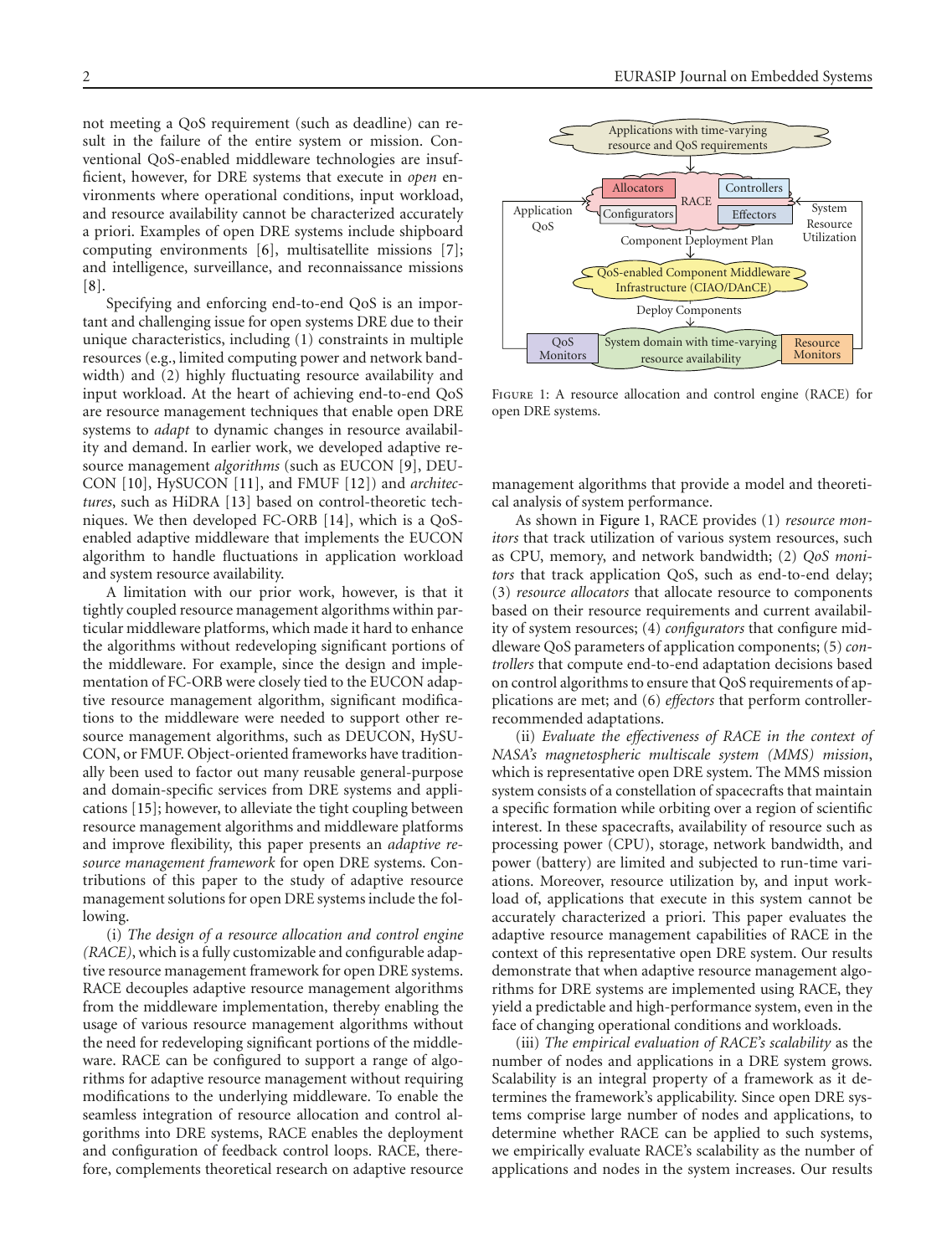

Middleware technology

Figure 2: Taxonomy of related research.

demonstrate that RACE scales as well as the number of applications and nodes in the system increases, and therefore can be applied to a wide range of open DRE systems.

The remainder of the paper is organized as follows: Section 2 compares our research on RACE with related work; Section 3 motivates the use of RACE in the context of a representative DRE system case study; Section 4 describes the architecture of RACE and shows how it aids in the development of the case study described in Section 3; Section 5 empirically evaluates the performance of the DRE system when control algorithms are used in conjunction with RACE and also presents an empirical measure of RACE's scalability as the number of applications and nodes in the system grows; and Section 6 presents concluding remarks.

#### **2. RESEARCH BACKGROUND AND RELATED WORK COMPARISON**

This section presents an overview of existing middleware technologies that have been used to develop open DRE system and also compares our work on RACE with related research on building open DRE systems. As in Figure 2 and described below, we classify this research along two orthogonal dimensions: (1) QoS-enabled DOC middleware versus QoS-enabled component middleware, and (2) design-time versus run-time QoS configuration, optimization, analysis, and evaluation of constraints, such as timing, memory, and CPU.

## *2.1. Overview of conventional and QoS-enabled DOC middleware*

Conventional middleware technologies for distributed object computing (DOC), such as the object management group (OMG)'s CORBA [16] and Sun's Java RMI [17], encapsulates and enhances native OS mechanisms to create reusable network programming components. These technologies provide a layer of abstraction that shields application developers from the low-level platform-specific details and define higher-level distributed programming models whose

reusable API's and components automate and extend native OS capabilities.

Conventional DOC middleware technologies, however, address only *functional* aspects of system/application development such as how to define and integrate object interfaces and implementations. They do not address QoS aspects of system/-application development such as how to (1) define and enforce application timing requirements, (2) allocate resources to applications, and (3) configure OS and network QoS policies such as priorities for application processes and/or threads. As a result, the code that configures and manages QoS aspects often become entangled with the application code. These limitations with conventional DOC middleware have been addressed by the following run-time platforms and design-time tools.

(i) *Run-time:* early work on resource management middleware for shipboard DRE systems presented in [18, 19] motivated the need for adaptive resource management middleware. This work was further extended by QARMA [20], which provides resource management as a *service* for existing QoS-enabled DOC middleware, such as RT-CORBA. Kokyu [21] also enhances RT-CORBA QoS-enabled DOC middleware by providing a portable middleware scheduling framework that offers flexible scheduling and dispatching services. Kokyu performs feasibility analysis based on estimated worst case execution times of applications to determine if a set of applications is *schedulable*. Resource requirements of applications, such as memory and network bandwidth, are not captured and taken into consideration by Kokyu. Moreover, Kokyu lacks the capability to track utilization of various system resources as well as QoS of applications. To address these limitations, research presented in [22] enhances QoS-enabled DOC middleware by combining Kokyu and QARMA.

(ii) *Design-time:* RapidSched [23] enhances QoS-enabled DOC middleware, such as RT-CORBA, by computing and enforcing distributed priorities. RapidSched uses PERTS [24] to specify real-time information, such as deadline, estimated execution times, and resource requirements. Static schedulability analysis (such as rate monotonic analysis) is then performed and priorities are computed for each CORBA object in the system. After the priorities are computed, RapidSched uses RT-CORBA features to enforce these computed priorities.

## *2.2. Overview of conventional and QoS-enabled component middleware*

Conventional component middleware technologies, such as the CORBA component model (CCM) [25] and enterprise Java beans [26, 27], provide capabilities that addresses the limitation of DOC middleware technologies in the context of system design and development. Examples of additional capabilities offered by conventional component middleware compared to conventional DOC middleware technology include (1) standardized interfaces for application component interaction, (2) model-based tools for deploying and interconnecting components, and (3) standards-based mechanisms for installing, initializing, and configuring application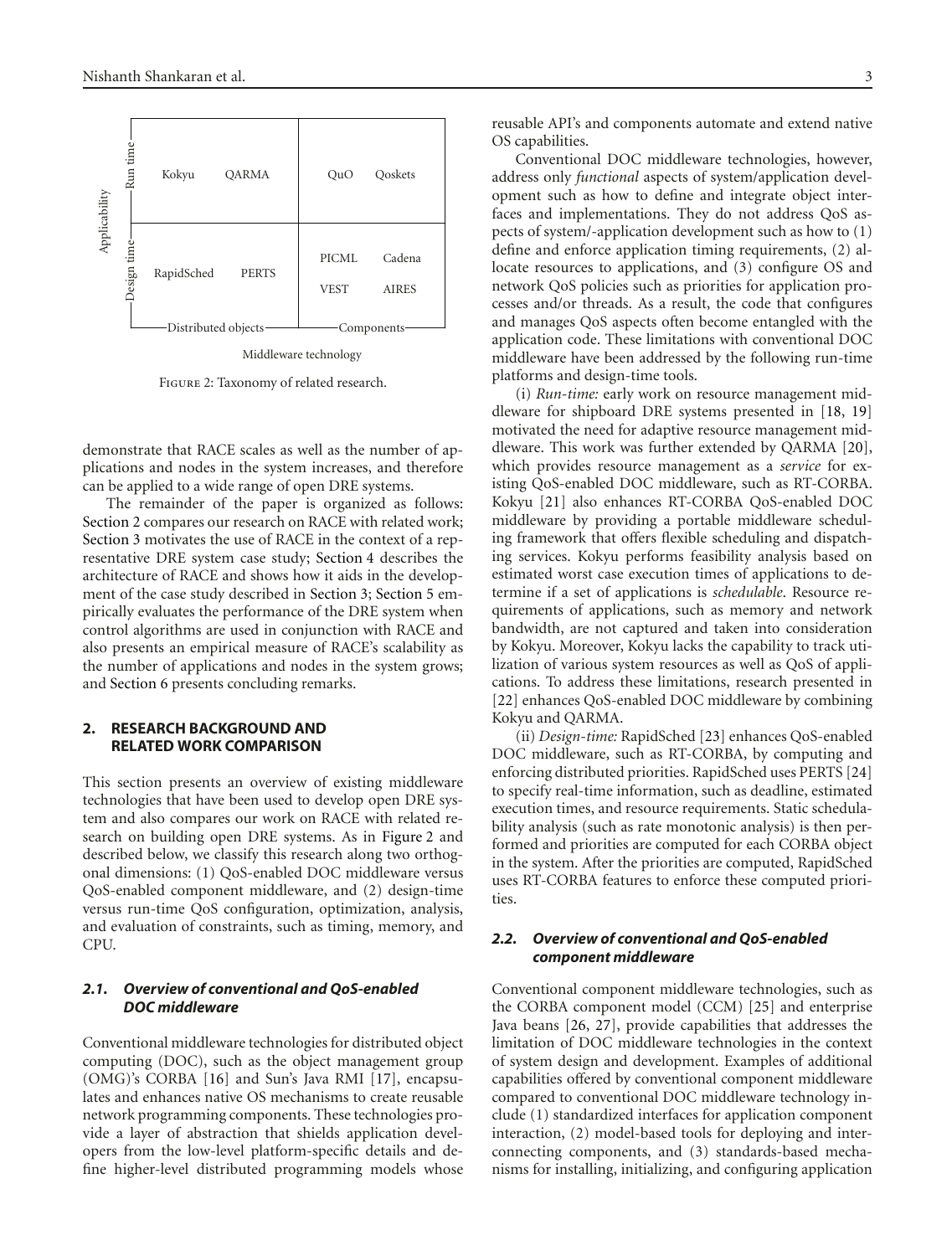components, thus separating concerns of application development, configuration, and deployment.

Although conventional component middleware support the design and development of large scale distributed systems, they do not address the QoS limitations of DOC middleware. Therefore, conventional component middleware can support large scale enterprise distributed systems, but not DRE systems that have the stringent QoS requirements. These limitations with conventional component-based middleware have been addressed by the following run-time platforms and design-time tools.

(i) *Run-time:* QoS provisioning frameworks, such as QuO [28] and Qoskets [8, 29, 30], help ensure desired performance of DRE systems built atop QoS-enabled DOC middleware and QoS-enabled component middleware, respectively. When applications are designed using Qoskets (1) resources are dynamically (re)allocated to applications in response to changing operational conditions and/or input workload and (2) application parameters are fine-tuned to ensure that allocated resources are used effectively. With this approach, however, applications are augmented explicitly at design-time with Qosket components, such as monitors, controllers, and effectors. This approach thus requires redesign and reassembly of existing applications built without Qoskets. When applications are generated at run-time (e.g., by intelligent mission planners [31]), this approach would require planners to augment the applications with Qosket components, which may be infeasible since planners are designed and built to solve mission goals and not perform such platform- /middleware-specific operations.

(ii) *Design-time:* Cadena [32] is an integrated environment for developing and verifying component-based DRE systems by applying static analysis, model-checking, and lightweight formal methods. Cadena also provides a component assembly framework for visualizing and developing components and their connections. VEST [33] is a design assistant tool based on the *generic modeling environment* [34] that enables embedded system composition from component libraries and checks whether timing, memory, power, and cost constraints of real-time and embedded applications are satisfied. AIRES [35] is a similar tool that provides the means to map design-time models of component composition with real-time requirements to run-time models that weave together timing and scheduling attributes. The research presented in [36] describes a design assistant tool, based on MAST [37], that comprises a DSML and a suite of analysis and system QoS configuration tools and enables composition, schedulability analysis, and assignment of operating system priority for application components.

Some design-time tools, such as AIRES, VEST, and those presented in [36], use *estimates*, such as estimated worst case execution time, estimated CPU, memory, and/or network bandwidth requirements. These tools are targeted for systems that execute in *closed* environments, where operational conditions, input workload, and resource availability can be characterized accurately a priori. Since RACE tracks and manages utilization of various system resources, as well as application QoS, it can be used in conjunction with these tools to build open DRE systems.

#### *2.3. Comparing RACE with related work*

Our work on RACE extends earlier work on QoS-enabled DOC middleware by providing an adaptive resource management framework for open DRE systems built atop QoSenabled component middleware. DRE systems built using RACE benefit from (1) adaptive resource management capabilities of RACE and (2) additional capabilities offered by QoS-enabled component middleware compared to QoSenabled DOC middleware, as discussed in Section 2.2.

Compared to related research presented in [18–20], RACE is an adaptive resource management framework that can be customized and configured using model-driven deployment and configuration tools such as the *platformindependent component modeling language* (PICML) [38]. Moreover, RACE provides adaptive resource and QoS management capabilities more transparently and nonintrusively than Kokyu, QuO, and Qoskets. In particular, it allocates CPU, memory, and networking resources to application components and tracks and manages utilization of various system resources, as well as application QoS. In contrast to our own earlier work on QoS-enabled DOC middleware, such as FC-ORB [14] and HiDRA [13], RACE is a QoSenabled component middleware framework that enables the deployment and configuration of feedback control loops in DRE systems.

In summary, RACE's novelty stems from its combination of (1) design-time model-driven tools that can both design applications and customize and configure RACE itself, (2) QoS-enabled component middleware run-time platforms, and (3) research on control-theoretic adaptive resource management. RACE can be used to deploy and manage component-based applications that are composed at design-time via model-driven tools, as well as at run-time by *intelligent mission planners* [39], such as SA-POP [31].

## **3. CASE STUDY: MAGNETOSPHERIC MULTISCALE (MMS) MISSION DRE SYSTEM**

This section presents an overview of NASA's magnetospheric multiscale (MMS) mission [40] as a case study to motivate the need for RACE in the context of open DRE systems. We also describe the resource and QoS management challenges involved in developing the MMS mission using QoS-enabled component middleware.

#### *3.1. MMS mission system overview*

NASA's MMS mission system is a representative open DRE system consisting of several interacting subsystems (both inflight and stationary) with a variety of complex QoS requirements. As shown in Figure 3, the MMS mission consists of a constellation of five spacecrafts that maintain a specific formation while orbiting over a region of scientific interest. This constellation collects science data pertaining to the earth's plasma and magnetic activities while in orbit and send it to a ground station for further processing. In the MMS mission spacecrafts, availability of resource such as processing power (CPU), storage, network bandwidth, and power (battery) are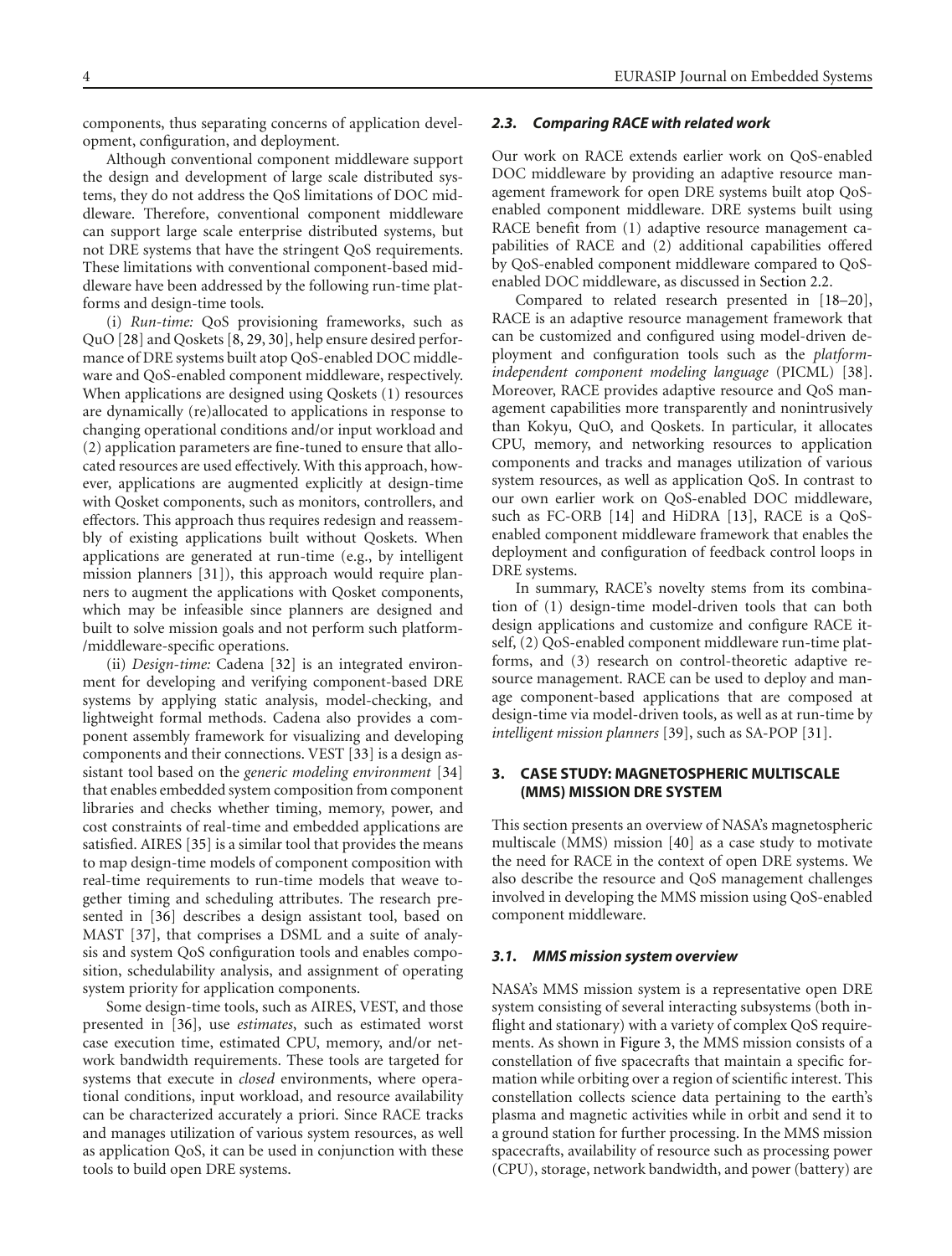

limited and subjected to run-time variations. Moreover, resource utilization by, and input workload of, applications that execute in this system cannot be accurately characterized a priori. These properties make the MMS mission system an open DRE system.

Applications executing in this system can be classified as guidance, navigation, and control (GNC) applications and science applications. The GNC applications are responsible for maintaining the spacecraft within the specified orbit. The science applications are responsible for collecting science data, compressing and storing the data, and transmitting the stored data to the ground station for further processing.

As shown in Figure 3, GNC applications are localized to a single spacecraft. Science applications tend to span the entire spacecraft constellation, *that is*, all spacecrafts in the constellation have to coordinate with each other to achieve the goals of the science mission. GNC applications are considered *hard real-time* applications (i.e., the penalty of not meeting QoS requirement(s) of these applications is very high, often fatal to the mission), whereas science applications are considered *soft real-time* applications (i.e., the penalty of not meeting QoS requirement(s) of these applications is high, but not fatal to the mission).

Science applications operate in three modes: *slow survey*, *fast survey*, and *burst* mode. Science applications switch from one mode to another in reaction to one or more *events of interest*. For example, for a science application that monitors the earth's plasma activity, the *slow* survey mode is entered outside the regions of scientific interests and enables only a minimal set of data acquisition (primarily for health monitoring). The *fast* survey mode is entered when the spacecrafts are within one or more regions of interest, which enables data acquisition for all payload sensors at a moderate rate. If plasma activity is detected while in fast survey mode, the application enters *burst* mode, which results in data collection at the highest data rates. Resource utilization by, and importance of, a science application is determined by its mode of operation, which is summarized by Table 1.

| Mode        | Relative importance | Resource consumption |  |  |
|-------------|---------------------|----------------------|--|--|
| Slow survey | Low                 | Low                  |  |  |
| Fast survey | Medium              | Medium               |  |  |
| Burst       | High                | High                 |  |  |

Each spacecraft consists of an onboard intelligent mission planner, such as the *spreading activation partial-order planner* (SA-POP) [31] that decomposes overall mission goal(s) into GNC and science applications that can be executed concurrently. SA-POP employs decision-theoretic methods and other AI schemes (such as hierarchical task decomposition) to decompose mission goals into navigation, control, data gathering, and data processing applications. In addition to initial generation of GNC and science applications, SA-POP incrementally generates new applications in response to changing mission goals and/or degraded performance reported by onboard mission monitors.

We have developed a prototype implementation of the MMS mission systems in conjunction with our colleagues at Lockheed Martin Advanced Technology Center, Palo Alto, California. In our prototype implementation, we used the *component-integrated ACE ORB* (CIAO) [41] and *deployment and configuration engine* (DAnCE) [42] as the QoS-enabled component middleware platform. Each spacecraft uses SA-POP as its onboard intelligent mission planner.

#### *3.2. Adaptive resource management requirements of the MMS mission system*

As discussed in Section 2.2, the use of QoS-enabled component middleware to develop open DRE systems, such as the NASA MMS mission, can significantly improve the design, development, evolution, and maintenance of these systems. In the absence of an adaptive resource management framework, however, several key requirements remain unresolved when such systems are built in the absence of an adaptive resource management framework. To motivate the need for RACE, the remainder of this section presents the key resource and QoS management requirements that we addressed while building our prototype of the MMS mission DRE system.

#### *3.2.1. Requirement 1: resource allocation to applications*

Applications generated by SA-POP are *resource sensitive*, *that is*, QoS is affected significantly if an application does not receive the required CPU time and network bandwidth within bounded delay. Moreover, in open DRE systems like the MMS mission, input workload affects utilization of system resources and QoS of applications. Utilization of system resources and QoS of applications may therefore vary significantly from their estimated values. Due to the operating conditions for open DRE systems, system resource availability, such as available network bandwidth, may also be time variant.

A resource management framework therefore needs to (1) monitor the current utilization of system resources,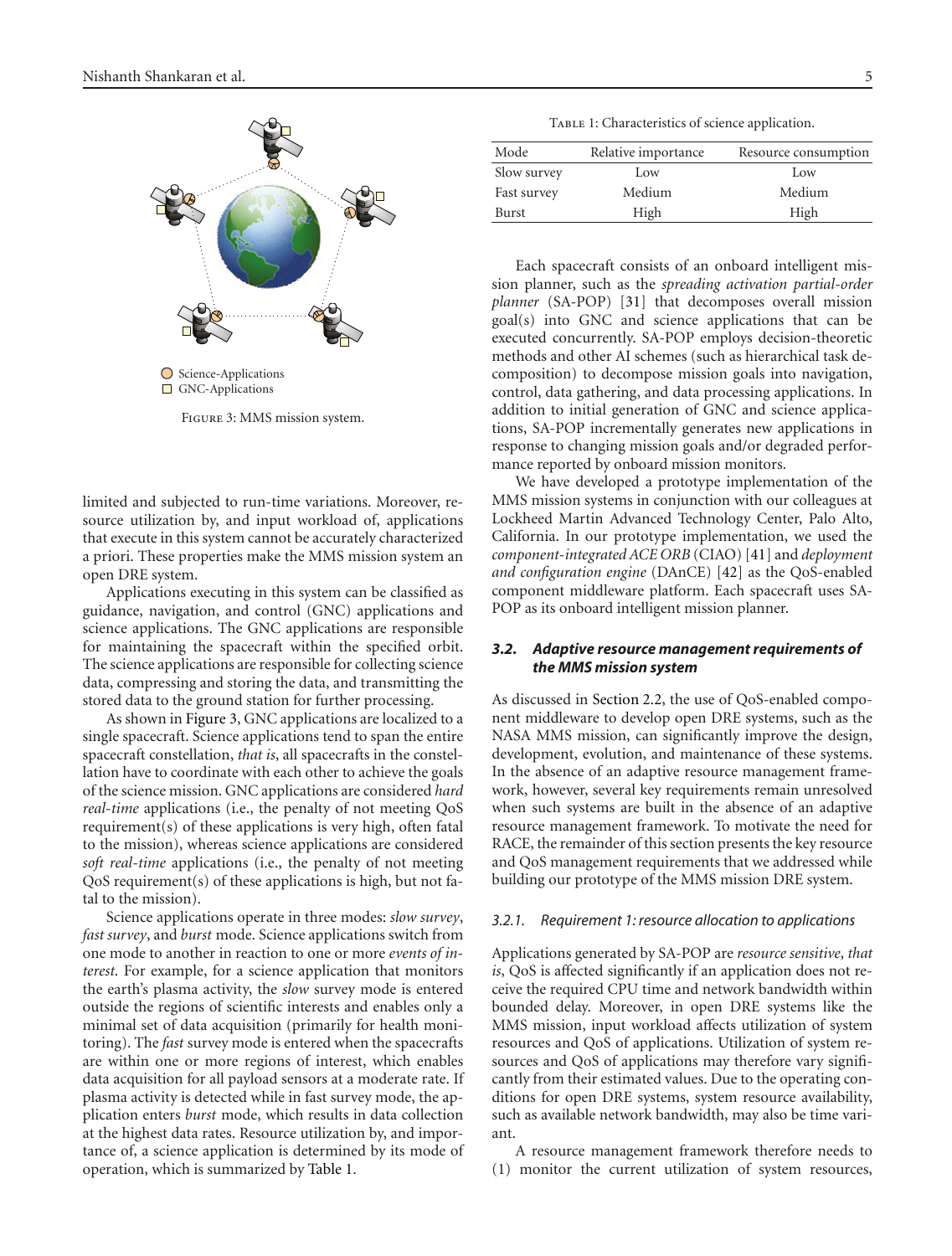(2) allocate resources in a timely fashion to applications such that their resource requirements are met using resource allocation algorithms such as PBFD [43], and (3) support multiple resource allocation strategies since CPU and memory utilization overhead might be associated with implementations of resource allocation algorithms themselves and select the appropriate one(s) depending on properties of the application and the overheads associated with various implementations. Section 4.2.1 describes how RACE performs online resource allocation to application components to address this requirement.

## *3.2.2. Requirement 2: configuring platform-specific QoS parameters*

The QoS experienced by applications depend on various platform-specific real-time QoS configurations including (1) *QoS configuration of the QoS-enabled component middleware*, such as priority model, threading model, and request processing policy; (2) *operating system QoS configuration*, such as real-time priorities of the process(es) and thread(s) that host and execute within the components, respectively; and (3) *networks QoS configurations*, such as *diffserv* code points of the component interconnections. Since these configurations are platform-specific, it is tedious and error-prone for system developers or SA-POP to specify them in isolation.

An adaptive resource management framework therefore needs to provide abstractions that shield developers and/or SA-POP from low-level platform-specific details and define higher-level QoS specification models. System developers and/or intelligent mission planners should be able to specify QoS characteristics of the application such as QoS requirements and relative importance, and the adaptive resource management framework should then configure the platform-specific parameters accordingly. Section 4.2.2 describes how RACE provides a higher level of abstractions and shield system developers and SA-POP from low-level platform-specific details to address this requirement.

## *3.2.3. Requirement 3: enabling dynamic system adaptation and ensuring QoS requirements are met*

When applications are deployed and initialized, resources are allocated to application components based on the *estimated* resource utilization and estimated/current availability of system resources. In open DRE systems, however, *actual* resource utilization of applications might be significantly different than their estimated values, as well as availability of system resources vary dynamically. Moreover, for applications executing in these systems, the relation between input workload, resource utilization, and QoS cannot be characterized a priori.

An adaptive resource management framework therefore needs to provide monitors that track system resource utilization, as well as QoS of applications, at run-time. Although some QoS properties (such as accuracy, precision, and fidelity of the produced output) are application-specific, certain QoS (such as *end-to-end latency* and throughput) can be tracked by the framework transparently to the application.



Figure 4: Detailed design of RACE.

However, customization and configuration of the framework with domain-specific monitors (both platform-specific resource monitors and application-specific QoS monitors) should be possible. In addition, the framework needs to enable the system to *adapt* to dynamic changes, such as variations in operational conditions, input workload, and/or resource availability. Section 4.2.3 demonstrates how RACE performs system adaptation and ensures QoS requirements of applications are met to address this requirement.

#### **4. STRUCTURE AND FUNCTIONALITY OF RACE**

This section describes the structure and functionality of RACE. RACE supports open DRE systems built atop CIAO, which is an open-source implementation of lightweight CCM. All entities of RACE themselves are designed and implemented as CCM components, so RACE's *Allocators* and *Controllers* can be configured to support a range of resource allocation and control algorithms using model-driven tools, such as PICML.

## *4.1. Design of RACE*

Figure 4 elaborates the earlier architectural overview of RACE in Figure 1 and shows how the detailed design of RACE is composed of the following components: (1) *InputAdapter*, (2) *CentralMonitor*, (3) *Allocators*, (4) *Configurators*, (5) *Controllers*, and (6) *Effectors*. RACE monitors application QoS and system resource usage via its *Resource*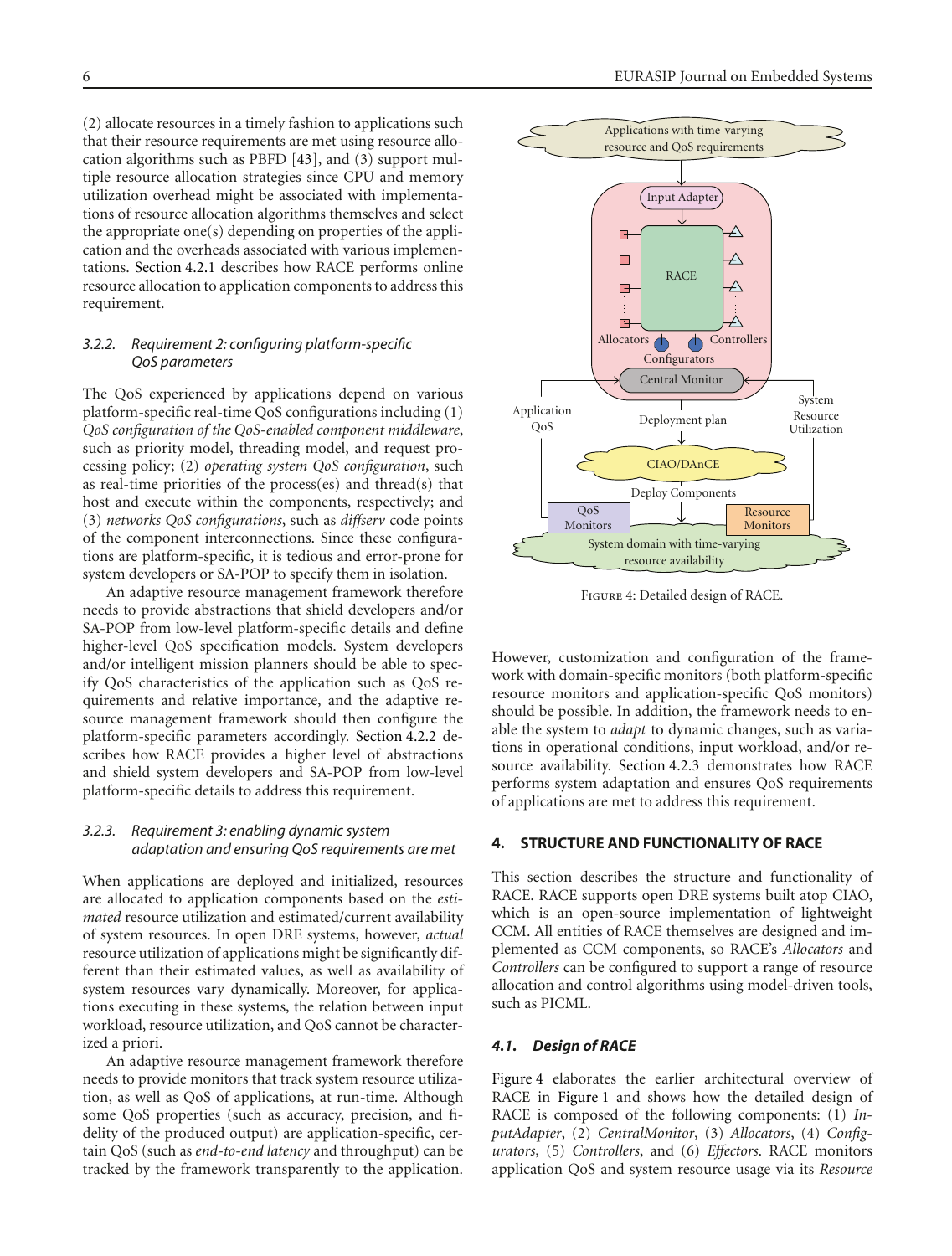

Figure 5: Resource allocation to application components using RACE.



Figure 6: Main entities of RACE's E-2-E IDL structure.

*Monitor*, *QoS-Monitors*, *Node Monitors*, and *Central Monitor*. Each component in RACE is described below in the context of the overall adaptive resource management challenge it addresses.

## *4.1.1. Challenge 1: domain-specific representation of application metadata*

#### *Problem*

End-to-end applications can be composed either at designtime or at run-time. At design-time, CCM-based end-to-end applications are composed using model-driven tools, such as PICML; and at run-time, they can be composed by intelligent mission planners like SA-POP. When an application is composed using PICML, metadata describing the application is captured in XML files based on the *PackageConfiguration* schema defined by the object management group's deployment and configuration specification [44]. When applications are generated during run-time by SA-POP, metadata is captured in an in-memory structure defined by the planner.

## *Solution: domain-specific customization and configuration of RACE's adapters*

During design-time, RACE can be configured using PICML and an *InputAdapter* appropriate for the domain/system can be selected. For example, to manage a system in which applications are constructed at design-time using PICML, RACE can be configured with the *PICMLInputAdapter*; and to manage a system in which applications are constructed at run-time using SA-POP, RACE can be configured with the *SAPOPInputAdapter*. As shown in Figure 5, the *InputAdapter* parses the metadata that describes the application into an inmemory end-to-end (*E-2-E*) IDL structure that is internal to RACE. Key entities of the *E-2-E* IDL structure are shown in Figure 6.

The *E-2-E* IDL structure populated by the *InputAdapter* contains information regarding the application, including (1) components that make up the application and their resource requirement(s),  $(2)$  interconnections between the components, (3) application QoS properties (such relative priority) and QoS requirement(s) (such as end-to-end delay), and (4) mapping components onto domain nodes. The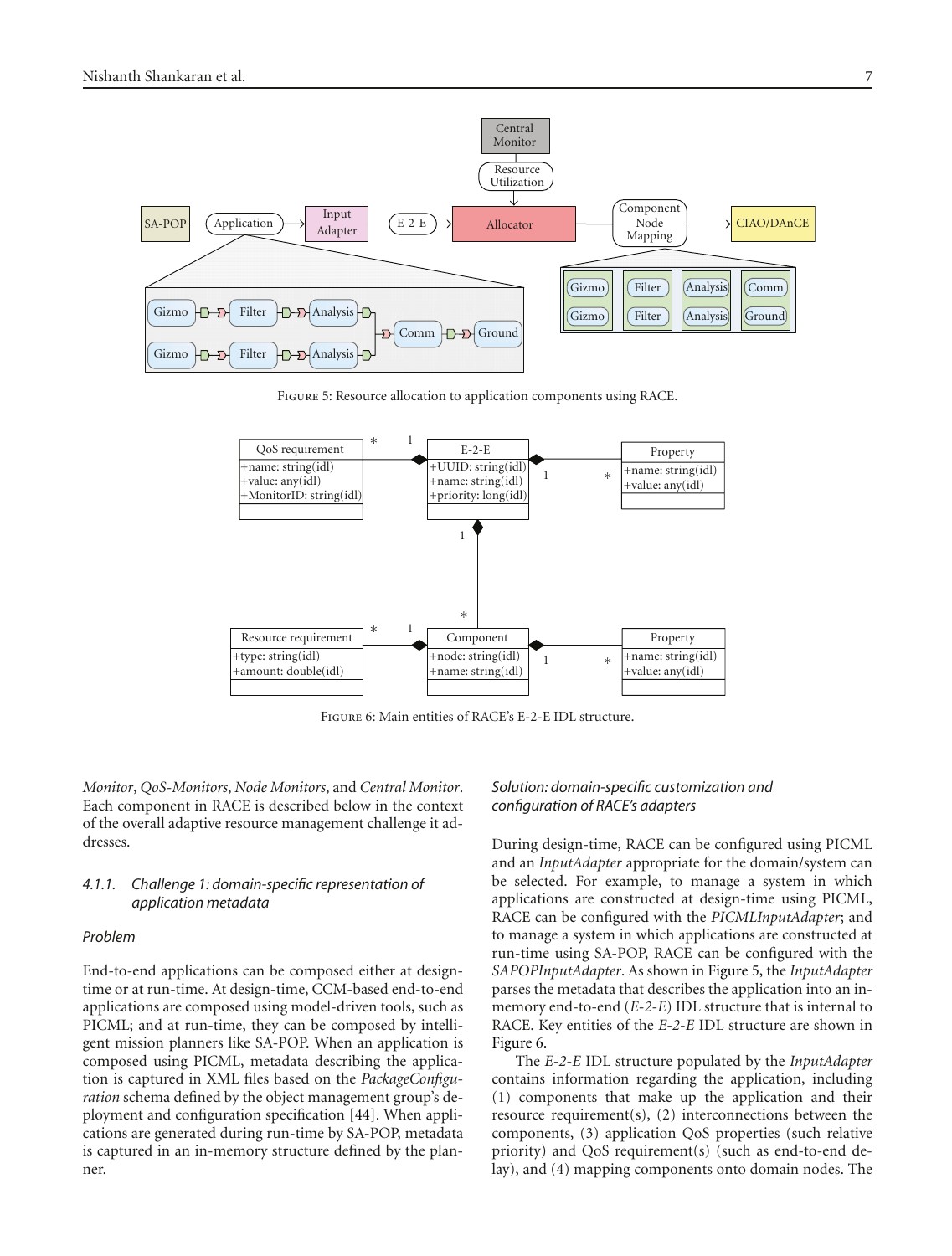

Figure 7: Architecture of monitoring framework.

mapping of components onto nodes need not be specified in the metadata that describes the application which is given to RACE. If a mapping is specified, it is honored by RACE; if not, a mapping is determined at run-time by RACE's *Allocators*.

## *4.1.2. Challenge 2: efficient monitoring of system resource utilization and application QoS*

## *Problem*

In open DRE systems, input workload, application QoS, and utilization and availability of system resource are subject to dynamic variations. In order to ensure application QoS requirements are met, as well as utilization of system resources are within specified bounds, application QoS and utilization/availability of system resources are to be monitored periodically. The key challenge lies in designing and implementing a resource and QoS monitoring architecture that scales as well as the number of applications and nodes in the system increase.

## *Solution: hierarchical QoS and resource monitoring architecture*

RACE's monitoring framework is composed of the *Central Monitor*, *Node Monitors*, *Resource Monitors*, and *QoS Monitors*. These components track resource utilization by, and QoS of, application components. As shown in Figure 7, RACE's *Monitors* are structured in the following hierarchical fashion. A *Resource Monitor* collects resource utilization metrics of a specific resource, such as CPU or memory. A *QoS Monitor* collects specific QoS metrics of an application, such as end-to-end latency or throughput. A *Node Monitor* tracks the QoS of all the applications running on a node as well as the resource utilization of that node. Finally, a *Central* *Monitor* tracks the QoS of all the applications running the entire system, which captures the system QoS, as well as the resource utilization of the entire system, which captures the system resource utilization.

*Resource Monitors* use the operating system facilities, such as /*proc* file system in *Linux/Unix* operating systems and the *system registry* in *Windows* operating systems, to collect resource utilization metrics of that node. As the resource monitors are implemented as shared libraries that can be loaded at run-time, RACE can be configured with new-/domain-specific resource monitors without making any modifications to other entities of RACE. *QoS-Monitors* are implemented as software modules that collect end-toend latency and throughput metrics of an application and are dynamically installed into a running system using DyInst [45]. This approach ensure rebuilding, reimplementation, or restarting of already running application components are not required. Moreover, with this approach, *QoS-Monitors* can be turned on or off on demand at run-time.

The primary metric that we use to measure the performance of our monitoring framework is *monitoring delay*, which is defined as the time taken to obtain a snapshot of the entire system in terms of resource utilization and QoS. To minimize the monitoring delay and ensure that RACE's monitoring architecture scales as the number of applications and nodes in the system increase, the RACE's monitoring architecture is structured in a hierarchical fashion. We validate this claim in Section 5.

#### *4.1.3. Challenge 3: resource allocation*

#### *Problem*

Applications executing in open DRE systems are resource sensitive and require multiple resources such as memory, CPU, and network bandwidth. In open DRE systems, resources allocation cannot be performed during designtime as system resource availability may be time variant. Moreover, input workload affects the utilization of system resources by already executing applications. Therefore, the key challenge lies in allocating various systems resources to application components in a timely fashion.

#### *Solution:online resource allocation*

RACE's *Allocators* implement resource allocation algorithms and allocate various domain resources (such as CPU, memory, and network bandwidth) to application components by determining the mapping of components onto nodes in the system domain. For certain applications, *static* mapping between components and nodes may be specified at designtime by system developers. To honor these static mappings, RACE therefore provides a *static allocator* that ensures components are allocated to nodes in accordance with the static mapping specified in the application's metadata. If no static mapping is specified, however, *dynamic allocators* determine the component to node mapping at run-time based on resource requirements of the components and current resource availability on the various nodes in the domain. As shown in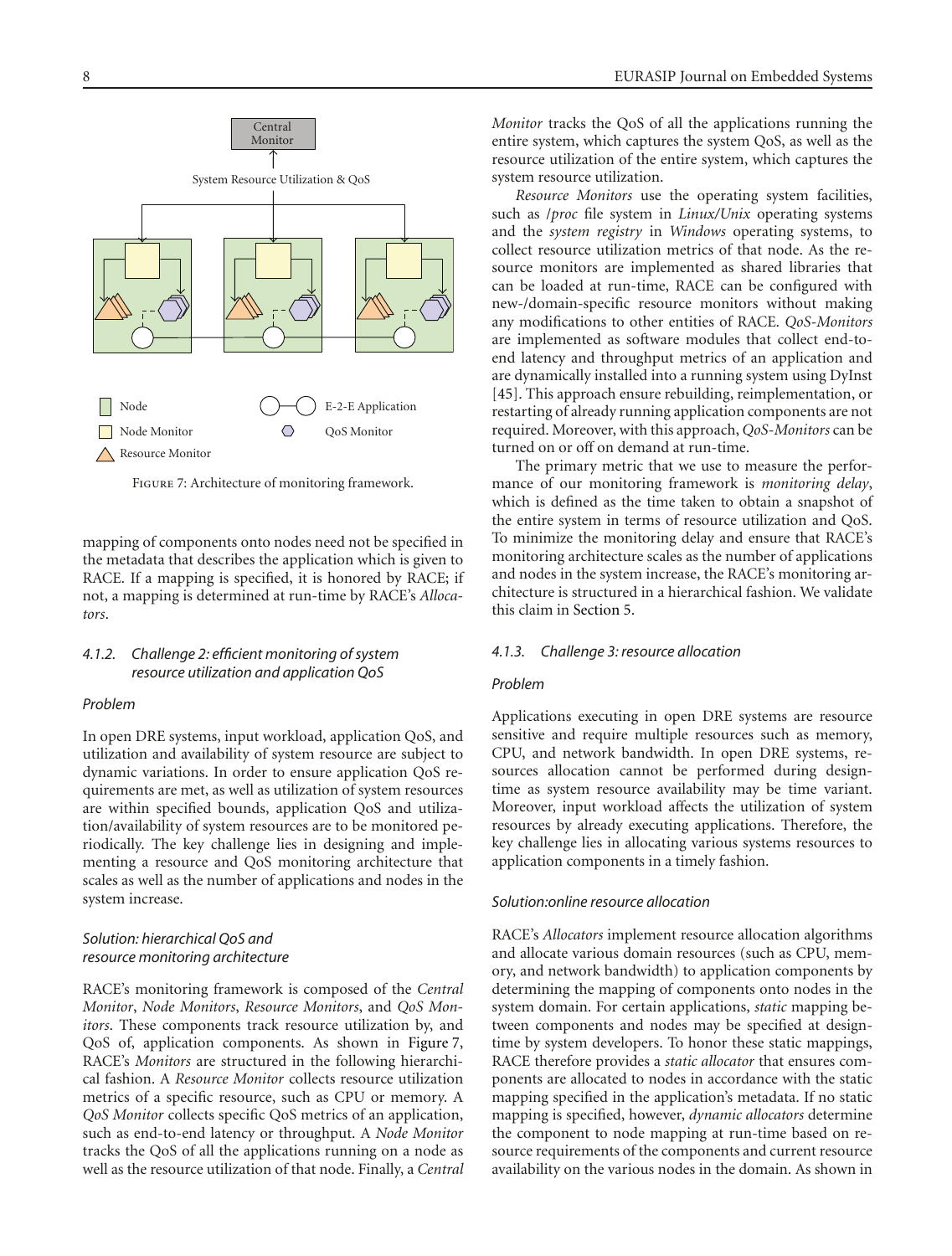Figure 5, input to *Allocators* include the *E-2-E* IDL structure corresponding to the application and the current utilization of system resources.

The current version of RACE provides the following *Allocators*: (1) a single dimension binpacker [46] that makes allocation decisions based on either CPU, memory, or network bandwidth requirements and availability, (2) a multidimensional binpacker—partitioned breadth first decreasing allocator [43]—that makes allocation decisions based on CPU, memory, and network bandwidth requirements and availability, and (3) a static allocator. Metadata is associated with each allocator and captures its type (i.e., static, single dimension binpacking, or multidimensional binpacker) and associated resource overhead (such as CPU and memory utilization). Since *Allocators* themselves are CCM components, RACE can be configured with new *Allocators* by using PICML.

#### *4.1.4. Challenge 4: accidental complexities in configuring platform-specific QoS parameters*

#### *Problem*

As described in Section 3.2.2, real-time QoS *configuration* of the underlying component middleware, operating system, and network affects the QoS of applications executing in open DRE systems. Since these configurations are platformspecific, it is tedious and error-prone for system developers or SA-POP to specify them in isolation.

### *Solution: automate configuration of platform-specific parameters*

As shown in Figure 8, RACE's *Configurators* determine values for various low-level platform-specific QoS parameters, such as middleware, operating system, and network settings for an application based on its QoS characteristics and requirements such as relative importance and end-to-end delay. For example, the *MiddleWareConfigurator* configures component lightweight CCM policies, such as threading policy, priority model, and request processing policy based on the class of the application (*important* and *best effort*). The *OperatingSystemConfigurator* configures operating system parameters, such as the priorities of the *component servers* that host the components based on rate monotonic scheduling (RMS) [46] or based on criticality (relative importance) of the application. Likewise, the *NetworkConfigurator* configures network parameters, such as *diffserv* code points of the component interconnections. Like other entities of RACE, *Configurators* are implemented as CCM components, so new configurators can be plugged into RACE by configuring RACE at design-time using PICML.

### *4.1.5. Challenge 5: computation of system adaptation decisions*

#### *Problem*

In open DRE systems, resource utilization of applications might be significantly different than their estimated values



Figure 8: QoS parameter configuration with RACE.

and availability of system resources may be time variant. Moreover, for applications executing in these systems, the relation between input workload, resource utilization, and QoS cannot be characterized a priori. Therefore, in order to ensure that QoS requirements of applications are met, and utilization system resources are within the specified bounds, the system must be able to *adapt* to dynamic changes, such as variations in operational conditions, input workload, and/or resource availability.

#### *Solution: control-theoretic adaptive resource management algorithms*

RACE's *Controllers* implement various Control-theoretic adaptive resource management algorithms such as EUCON [9], DEUCON [10], HySUCON [11], and FMUF [12], thereby enabling open DRE systems to adapt to changing operational context and variations in resource availability and/or demand. Based on the control algorithm they implement, *Controllers* modify configurable system parameters, such as execution rates and mode of operation of the application, real-time configuration settings—operating system priorities of *component servers* that host the components and network *diffserv* code points of the component interconnections. As shown in Figure 9, input to the controllers include current resource utilization and current QoS. Since *Controllers* are implemented as CCM components, RACE can be configured with new *Controllers* by using PICML.

## *4.1.6. Challenge 6: efficient execution of system adaptation decisions*

#### *Problem*

Although control theoretic adaptive resource management algorithms compute system adaptation decisions, one of the challenges we faced in building RACE is the design and implementation of *effectors*—entities that modify system parameters in order to achieve the controller recommended system adaptation. The key challenge lies in designing and implementing the effector architecture that scales as well as the number of applications and nodes in the system increases.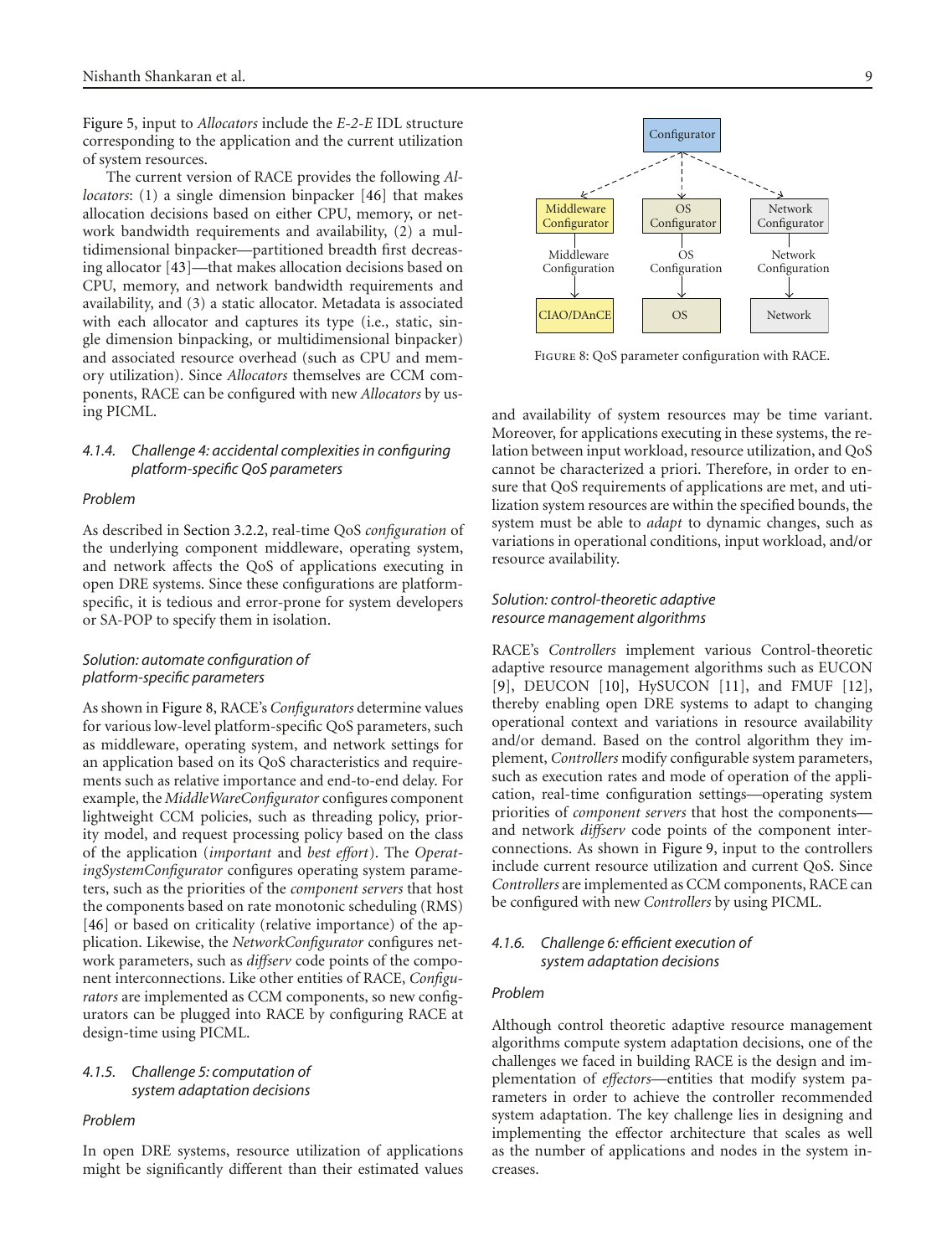## *Solution: hierarchical effector architecture*

Effectors modify system parameters, including resources allocated to components, execution rates of applications, and OS/middleware/network QoS setting for components, to achieve the controller recommended adaptation. As shown in Figure 9, *Effectors* are designed hierarchically. The *Central Effector* first computes the values of various system parameters for all the nodes in the domain to achieve the *Controller*recommended adaptation. The computed values of system parameters for each node are then propagated to *Effectors* located on each node, which then modify system parameters of its node accordingly.

The primary metric that is used to measure the performance of a monitoring effectors is *actuation delay*, which is defined as the time taken to execute controller-recommended adaptation throughout the system. To minimize the actuation delay and ensure that RACE scales as the number of applications and nodes in the system increases, the RACE's effectors are structured in a hierarchical fashion. We validate this claim in Section 5.

Since the elements of RACE are developed as CCM components, RACE itself can be configured using model-driven tools, such as PICML. Moreover, new- and/or domainspecific entities, such as *InputAdapters*, *Allocators, Controllers, Effectors, Configurators, QoS-Monitors*, and *Resource Monitors*, can be plugged directly into RACE without modifying RACE's existing architecture.

#### *4.2. Addressing MMS mission requirements using RACE*

Section 4.1 provides a detailed overview of various adaptive resource management challenges of open DRE systems and how RACE addresses these challenges. We now describe how RACE was applied to our MMS mission case study from Section 3 and show how it addressed key resource allocation, QoS-configuration, and adaptive resource management requirements that we identified in Section 3.

## *4.2.1. Addressing requirement 1: resource allocation to applications*

RACE's *InputAdapter* parses the metadata that describes the application to obtain the resource requirement(s) of components that make up the application and populates the *E-2-E* IDL structure. The *Central Monitor* obtains system resource utilization/availability information for RACE's *Resource Monitors*, and using this information along with the *estimated* resource requirement of application components captured in the *E-2-E* structure, the *Allocators* map components onto nodes in the system domain based on run-time resource availability.

RACE's *InputAdapter, Central Monitor*, and *Allocators* coordinate with one another to allocate resources to applications executing in open DRE systems, thereby addressing the resource allocation requirement for open DRE systems identified in Section 3.2.1.

## *4.2.2. Addressing requirement 2: configuring platform-specific QoS parameters*

RACE shields application developers and SA-POP from lowlevel platform-specific details and defines a higher-level QoS specification model. System developers and SA-POP specify only QoS characteristics of the application, such as QoS requirements and relative importance, and RACE's *Configurators* automatically configures platform-specific parameters appropriately.

For example, consider two science applications—one executing in fast survey mode and one executing in slow survey mode. For these applications, middleware parameters configured by the *Middleware Configurator* includes (1) CORBA end-to-end priority, which is configured based on execution mode (fast/slow survey) and application period/deadline; (2) CORBA priority propagation model (CLIENT PROPAGATED/SERVER DECLARED), which is configured based on the application structure and interconnection; and (3) threading model (single threaded/threadpool/thread-pool with lanes), which is configured based on number of concurrent peer components connected to a component. The *Middleware Configurator* derives configuration for such low-level platform-specific parameters from application end-to-end structure and QoS requirements.

RACE's *Configurators* provides higher-level abstractions and shield system developers and SA-POP from low-level platform-specific details, thus addressing the requirements associated with configuring platform-specific QoS parameters identified in Section 3.2.2.

## *4.2.3. Addressing requirement 3: monitoring end-to-end QoS and ensuring QoS requirements are met*

When resources are allocated to components at design-time by system designers using PICML, *that is,* mapping of application components to nodes in the domain are specified, these operations are performed based on estimated resource utilization of applications and estimated availability of system resources. Allocation algorithms supported by RACE's *Allocators* allocate resources to components based on current system resource utilization and component's estimated resource requirements. In open DRE systems, however, there is often no accurate a priori knowledge of input workload, the relationship between input workload and resource requirements of an application, and system resource availability.

To address this requirement, RACE's control architecture employs a feedback loop to manage system resource and application QoS and ensures (1) QoS requirements of applications are met at all times and (2) system stability by maintaining utilization of system resources below their specified utilization set-points. RACE's control architecture features a feedback loop that consists of three main components: *Monitors, Controllers*, and *Effectors*, as shown in Figure 9.

*Monitors* are associated with system resources and QoS of the applications and periodically update the *Controller* with the current resource utilization and QoS of applications currently running in the system. The *Controller* implements a particular control algorithm such as EUCON [9], DEUCON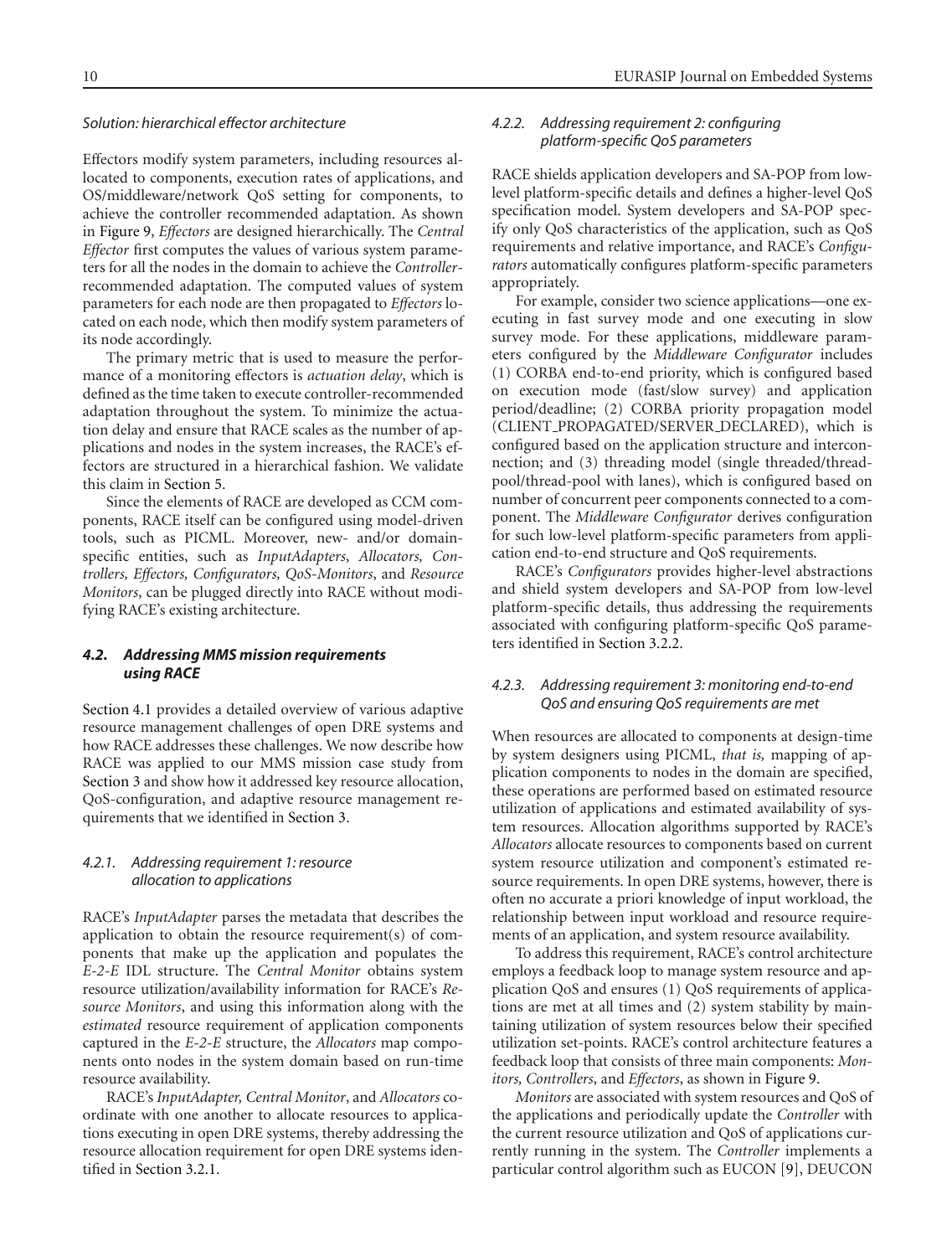

Figure 9: RACE's feedback control loop.

Table 2: Lines of source code for various system elements.

| Entity         | Total lines of source code |  |  |  |
|----------------|----------------------------|--|--|--|
| MMS DRE system | 19,875                     |  |  |  |
| <b>RACE</b>    | 157,253                    |  |  |  |
| CIAO/DAnCE     | 511,378                    |  |  |  |

[10], HySUCON [11], and FMUF [12], and computes the adaptations decisions for each (or a set of) application(s) to achieve the desired system resource utilization and QoS. *Effectors* modify system parameters, which include resource allocation to components, execution rates of applications, and OS/middleware/network QoS setting of components, to achieve the controller-recommended adaptation.

As shown in Figure 9, RACE's monitoring framework, *Controllers*, and *Effectors* coordinate with one another and the aforementioned entities of RACE to ensure (1) QoS requirements of applications are met and (2) utilization of system resources are maintained within the specified utilization set-point set-point $(s)$ , thereby addressing the requirements associated with run-time end-to-end QoS management identified in Section 3.2.3. We empirically validate this in Section 5.

#### **5. EMPIRICAL RESULTS AND ANALYSIS**

This section presents the design and results of experiments that evaluate the performance and scalability of RACE in our prototype of the NASA MMS mission system case study described in Section 3. These experiments validate our claims in Sections 4 and 4.2 that RACE is an scalable adaptive resource management framework and can perform effective end-to-end adaptation and yield a predictable and scalable DRE system under varying operating conditions and input workload.

#### *5.1. Hardware and software test-bed*

Our experiments were performed on the ISISLab test-bed at Vanderbilt University (www.dre.vanderbilt.edu/ISISlab). The hardware configuration consists of six nodes, five of which acted as spacecrafts and one acted as a ground station.

The hardware configuration of all the nodes was a 2.8 GHz Intel Xeon dual processor, 1 GB physical memory, 1 GHz ethernet network interface, and 40 GB hard drive. The Redhat Fedora core release 4 OS with real-time preemption patches [47] was used for all the nodes.

Our experiments also used CIAO/DAnCE 0.5.10, which is our open source QoS-enabled component middleware that implements the OMG lightweight CCM [48] and deployment and configuration [44] specifications. RACE and our DRE system case study are built upon CIAO/DAnCE.

#### *5.2. MMS DRE system implementation*

Science applications executing atop our MMS DRE system are composed of the following components:

- (i) *plasma sensor component*, which manages and controls the plasma sensor on the spacecraft, collects metrics corresponding to the earth's plasma activity;
- (ii) *camera sensor component*, which manages and controls the high-fidelity camera on the spacecraft and captures images of one or more star constellations;
- (iii) *filter component*, which processes the data from the sensor components to remove any extraneous noise in the collected data/image;
- (iv) *analysis component*, which processes the collected data to determine if the data is of interest or not. If the data is of interest, the data is compressed and transmitted to the ground station;
- (v) *compression component*, which uses loss-less compression algorithms to compresses the collected data;
- (vi) *communication component*, which transmits the compressed data to the ground station periodically;
- (vii) *ground component*, which receives the compressed data from the spacecrafts and stores it for further processing.

All these components—except for the ground component execute on the spacecrafts. Our experiments used component emulations that have the same resource utilization characteristics as the original components. Table 2 summarizes the number of lines of C++ code of various entities in our middleware, RACE, and our prototype implementation of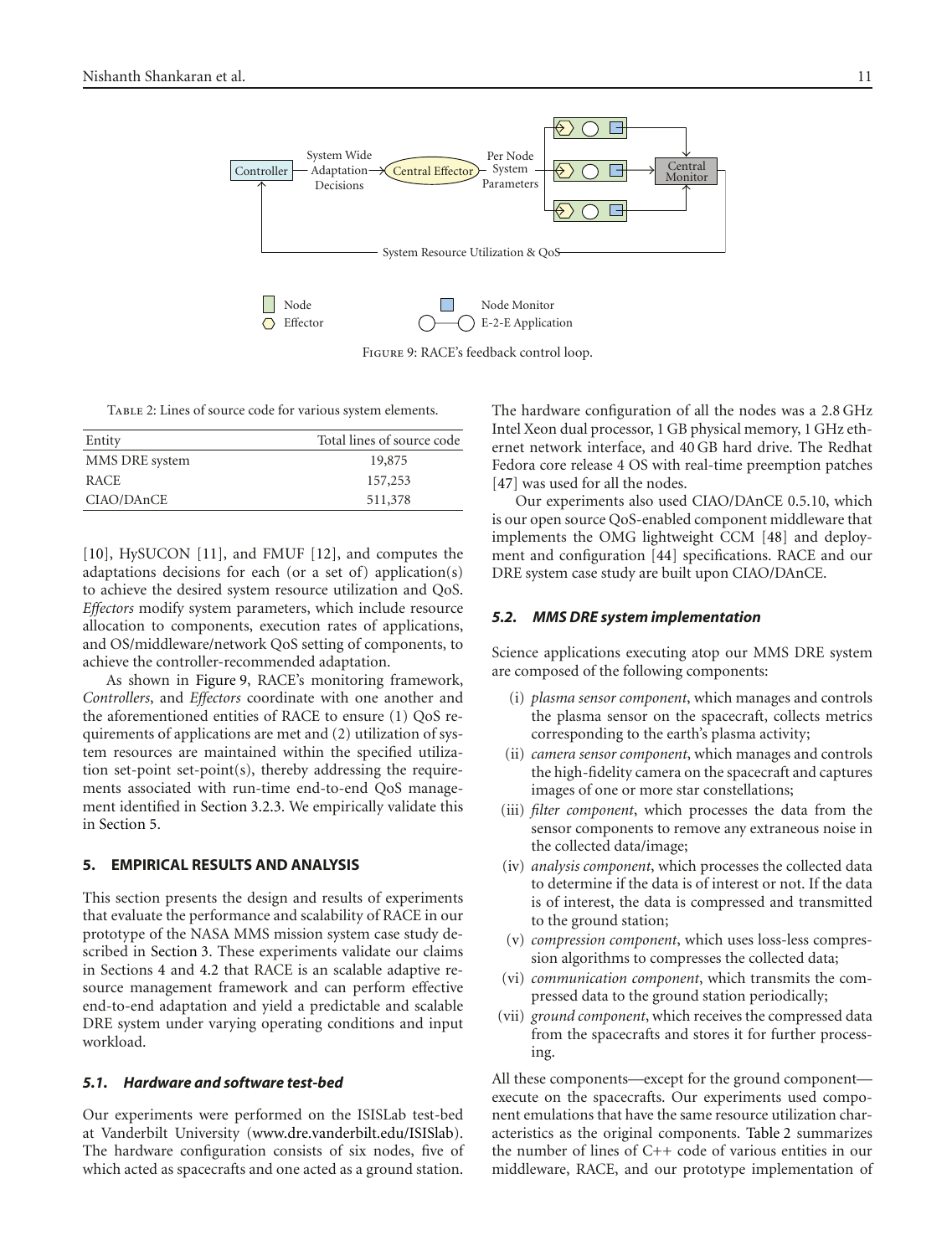

FIGURE 10: Impact of increase in number of nodes on monitoring and actuation delay.

the MMS DRE system case study, which were measured using SLOCCount (www.dwheeler.com/sloccount/).

#### *5.3. Evaluation of RACE's scalability*

Sections 4.1.2 and 4.1.6 claimed that the hierarchical design of RACE's monitors and effectors enables RACE to scale as the number of applications and nodes in the system grows. We validated this claim by studying the impact of increasing number of nodes and applications on RACE's monitoring delay and actuation delay when RACE's monitors and effectors are configured hierarchically and nonhierarchically. As described in Sections 4.1.2 and 4.1.6, *monitoring delay* is defined as the time taken to obtain a snapshot of the entire system in terms of resource utilization and QoS and *actuation delay* is defined as the time taken to execute controllerrecommended adaptation throughout the system.

To measure the monitoring and actuation delays, we instrumented RACE's *Central Monitor* and *Central Effector*, respectively, with high resolution timers— *ACE High Res Timer* [15]. The timer in the *Central Monitor* measured the time duration from when requests were sent to individual *Node Monitors* to the time instant when replies from all *Node Monitors* were received and the data (resource utilization and application QoS) were assembled to obtain a snapshot of the entire system. Similarly, the timer in the *Central Effector* measured the time duration from when system adaptation decisions were received from the *Controller* to the time instant when acknowledgment indicating successful execution of node level adaption from individual *Effectors* (located on each node) were received.

## *5.3.1. Experiment 1: constant number of application and varying number of nodes*

This experiment studied the impact of varying number of nodes in the system domain on RACE's monitoring and actuation delay. We present the results obtained from running the experiment with a constant of five applications, each composed of six components (plasma-sensor/camerasensor, analysis, filter analysis, compression, communication, and ground), and a varying number of nodes.

#### *Experiment configuration*

We varied the number of nodes in the system from one to six. A total of 30 application components were evenly distributed among the nodes in the system. The experiment was composed of two scenarios: (1) hierarchical and (2) nonhierarchical configuration of RACE's monitors and effectors. Each scenario was comprised of seven runs, and the number of nodes in the system during each run was. During each run, monitoring delay and actuation delay were collected over 50,000 iterations.

#### *Analysis of results*

Figures 10(a) and 10(b) compare the impact of increasing the number of nodes in the system on RACE's monitoring and actuation delay, respectively, under the two scenarios. Figures 10(a) and 10(b) show that monitoring and actuation delays are significantly lower in the hierarchical configuration of RACE's monitors and effectors compared to the nonhierarchical configuration. Moreover, as the number of nodes in the system increases, the increases in monitoring and actuation delays are significantly (i.e., 18% and 29%, resp.) lower in the hierarchical configuration compared to the nonhierarchical configuration. This result occurs because individual node monitors and effectors execute in parallel when monitors and effectors are structured hierarchically, thereby significantly reducing monitoring and actuation delay, respectively.

Figures 10(a) and 10(b) show the impact on monitoring and actuation delay when the monitors and effectors are structured hierarchically and the number of nodes in the system increases. Although individual monitors and effectors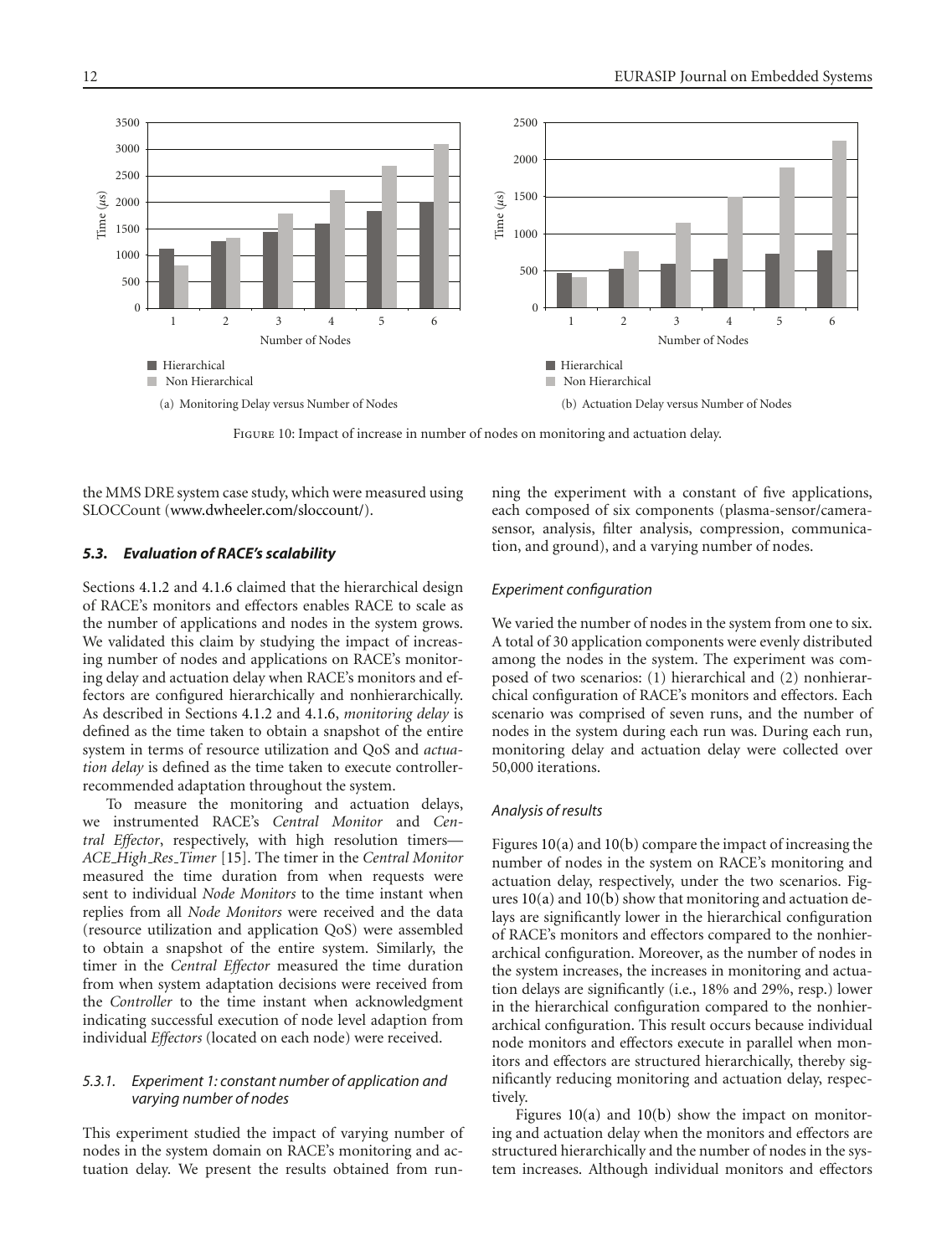

Figure 11: Impact of increase in number of application on monitoring and actuation delays.

execute in parallel, resource data aggregation and computation of per-node adaptation decisions are centralized by the *Central Monitor* and *Central Effector*, respectively. The results show that this configuration yields a marginal increase in the monitoring and actuation delay (i.e., 6% and 9%, resp.) as the number of nodes in the system increases.

Figures  $10(a)$  and  $10(b)$  show that when there is only one node in the system, the performance of the hierarchical configuration of RACE's monitors and effectors is worse than the nonhierarchical configuration. This result measures the overhead associated with the hierarchical configuration. As shown in Figures 10(a) and 10(b), however, as the number of nodes in the system increase, the benefit of the hierarchical configuration outweighs this overhead.

## *5.3.2. Experiment 2: constant number of nodes and varying number of applications*

This experiment studied the impact of varying the number of applications on RACE's monitoring and actuation delay. We now present the results obtained from running the experiment with six nodes in the system and varying number of applications (from one to five), each composed of six components (plasma-sensor/camera-sensor, analysis, filter analysis, compression, communication, and ground).

#### *Experiment configuration*

We varied the number of applications in the system from one to five. Once again, the application components were evenly distributed among the six nodes in the system. This experiment was composed of two scenarios: (1) hierarchical and (2) nonhierarchical configuration of RACE's monitors and effectors. Each scenario was comprised of five runs, with the number of applications used in each run held constant. As we varied the number of applications from one to five, for each scenario we had a total of five runs. During each run, monitoring delay and actuation delay were collected over 50,000 iterations.

## *Analysis of results*

Figures 11(a) and 11(b) compare the impact on increase in number of applications on RACE's monitoring and actuation delay, respectively, under the two scenarios. Figures 11(a) and 11(b) show that monitoring and actuation delays are significantly lower under the hierarchical configuration of RACE's monitors and effectors compared with the nonhierarchical configuration. These figures also show that under the hierarchical configuration, there is a marginal increase in the monitoring delay and negligible increase in the actuation delay as the number of applications in the system increase.

These results show that RACE scales as well as the number of nodes and applications in the system increase. The results also show that RACE's scalability is primarily due to the hierarchical design of RACE's monitors and effectors, there by validating our claims in Sections 4.1.2 and 4.1.6.

#### *5.4. Evaluation of RACE's adaptive resource management capabilities*

We now evaluate the adaptive resource management capabilities of RACE under two scenarios: (1) moderate workload, and (2) heavy workload. Applications executing on our prototype MMS mission DRE system were periodic, with deadline equal to their periods. In both the scenarios, we use the deadline miss ratio of applications as the metric to evaluate system performance. For every sampling period of RACE's *Controller*, deadline miss ratio for each application was computed as the ratio of number of times the application's endto-end latency was greater than its deadline to the number of times the application was invoked. The end-to-end latency of an application was obtained from RACE's QoS *Monitors*.

#### *5.4.1. Summary of evaluated scheduling algorithms*

We studied the performance of the prototype MMS system under various configurations: (1) a baseline configuration without RACE and static priority assigned to application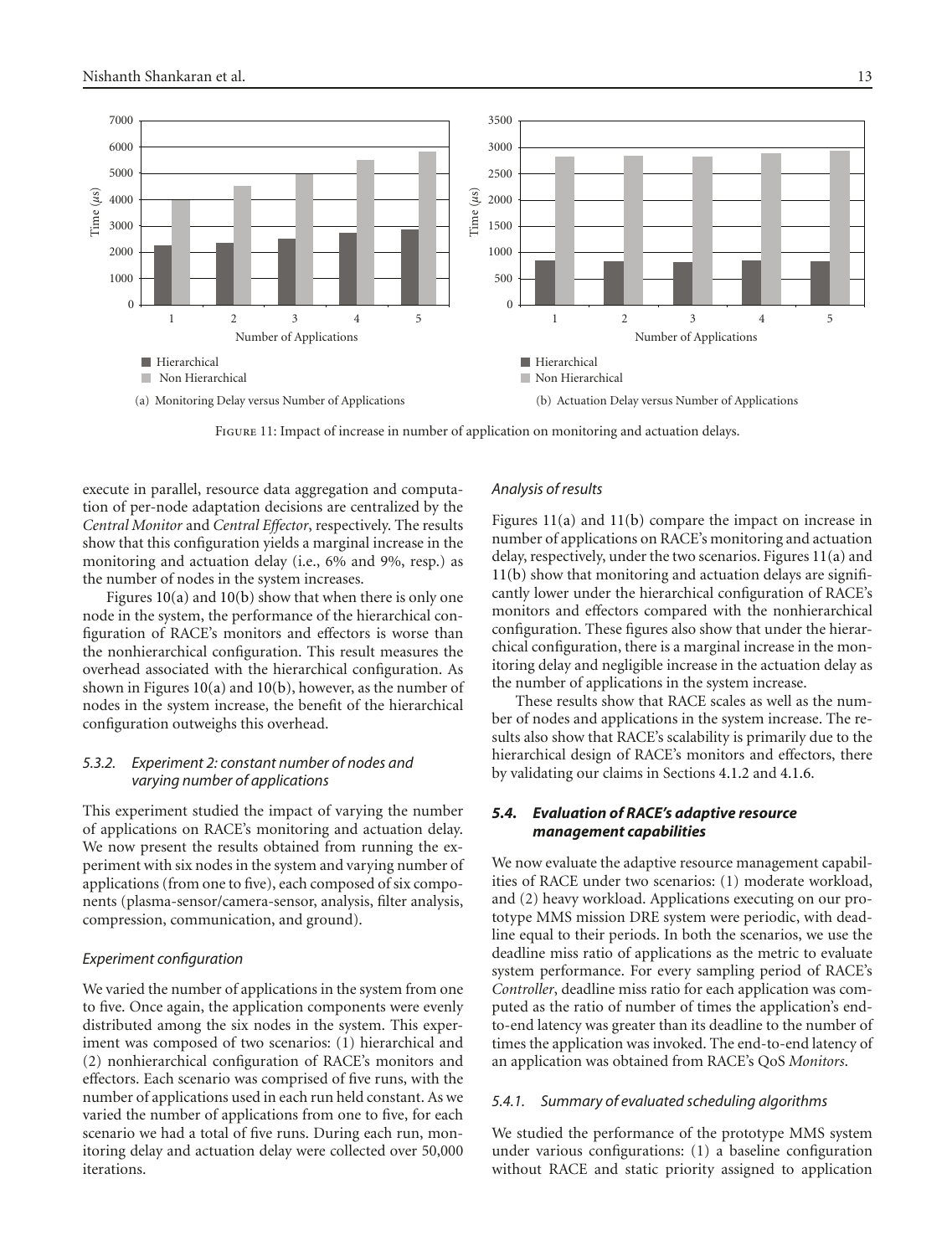| Application | Spacecraft                    | Ground station                   | Period (msec) | Mode |             |
|-------------|-------------------------------|----------------------------------|---------------|------|-------------|
|             |                               |                                  |               |      |             |
|             | Communication plasma-sensor   | Analysis compression             | Ground        | 1000 | Fast survey |
| 2           | Analysis camera-sensor Filter | Communication compression        | Ground        | 900  | Slow survey |
|             | Plasma-sensor camera-sensor   | Communication compression Filter | Ground        | 500  | Slow survey |

TABLE 3: Application configuration under moderate workload.

components based on rate monotonic scheduling (RMS) [46], (2) a configuration with RACE's maximum urgency first (MUF) *Configurator*, and (3) a configuration with RACE's MUF *Configurator* and flexible MUF (FMUF) [12] *Controller*. The goal of these experiments is not to compare the performance of various adaptive resource management algorithms, such as EUCON [9], DEUCON [10], HySUCON [11], or FMUF. Instead, the goal is to demonstrate how RACE can be used to implement these algorithms.

A disadvantage of RMS scheduling is that it cannot provide performance isolation for higher importance applications [49]. During system overload caused by dynamic increase in the workload, applications of higher importance with a low rate may miss deadlines. Likewise, applications with medium/lower importance but high rates may experience no missed deadlines.

In contrast, MUF provides performance isolation to applications of higher importance by dividing operating system and/or middleware priorities into two classes [49]. All components belonging to applications of higher importance are assigned to the high-priority class, while all components belonging to applications of medium/lower importance are assigned to the low-priority class. Components within a same priority class are assigned operating system and/or middleware priorities based on the RMS policy. Relative to RMS, however, MUF may cause priority inversion when a higher importance application has a lower rate than medium/lower importance applications. As a result, MUF may unnecessarily cause an application of medium/lower importance to miss its deadline, even when all tasks are schedulable under RMS.

To address limitations with MUF, RACE's FMUF *Controller* provides performance isolation for applications of higher importance while reducing the deadline misses of applications of medium/lower importance. While both RMS and MUF assign priorities statically at deployment time, the FMUF *Controller* adjusts the priorities of applications of medium/lower importance dynamically based on performance feedback. The FMUF *Controller* can reassign applications of medium/lower importance to the high-priority class when (1) all the applications currently in the high-priority class meet their deadlines while (2) some applications in the low-priority class miss their deadlines. Since the FMUF *Controller* moves applications of medium/lower importance back to the low-priority class when the high-priority class experiences deadline misses it can effectively deal with workload variations caused by application arrivals and changes in application execution times and invocation rates.

## *5.4.2. Experiment 1: moderate workload*

#### *Experiment configuration*

The goal of this experiment configuration was to evaluate RACE's system adaptation capabilities under a moderate workload. This scenario therefore employed two of the five emulated spacecrafts, one emulated ground station, and three periodic applications. One application was initialized to execute in fast survey mode and the remaining two were initialized to execute in slow survey mode. As described in Section 3.1, applications executing in fast survey mode have higher relative importance and resource consumption than applications executing in slow survey mode. Each application is subjected to an end-to-end deadline equal to its period. Table 3 summarizes application periods and the mapping of components/applications onto nodes.

The experiment was conducted over 1,400 seconds, and we emulated variation in operating condition, input workload, and a mode change by performing the following steps. At time  $T = 0$  second, we deployed applications one and two. At time  $T = 300$  seconds, the input workload for all the application was reduced by ten percent, and at time  $T = 700$ seconds we deployed application three. At  $T = 1000$  seconds, application three switched mode from slow survey to fast survey. To emulate this mode change, we increased the rate (i.e., reduced the period) of application three by twenty percent. Since each application was subjected to an end-to-end deadline equal to its period, to evaluate the performance of RACE, we monitored the *deadline miss ratio* of all applications that were deployed.

RACE's FMUF *Controller* was used for this experiment since the MMS mission applications described above do not support rate adaptation. RACE is a framework, however, so other adaptation strategies/algorithms, such as HySUCON [11], can be implemented and employed in a similar way. Below, we evaluate the use of FMUF for end-to-end adaptation. Since this paper focuses on RACE—and not the design or evaluation of individual control algorithms—we use FMUF as an example to demonstrate RACE's ability to support the integration of feedback control algorithms for endto-end adaptation in DRE systems. RACE's FMUF controller was configured with the following parameters: sampling period = 10 seconds,  $N = 5$ , and *threshold* = 5%.

#### *Analysis of results*

Figures 12(a), 12(b), and 12(c) show the deadline miss ratio of applications when the system was operated under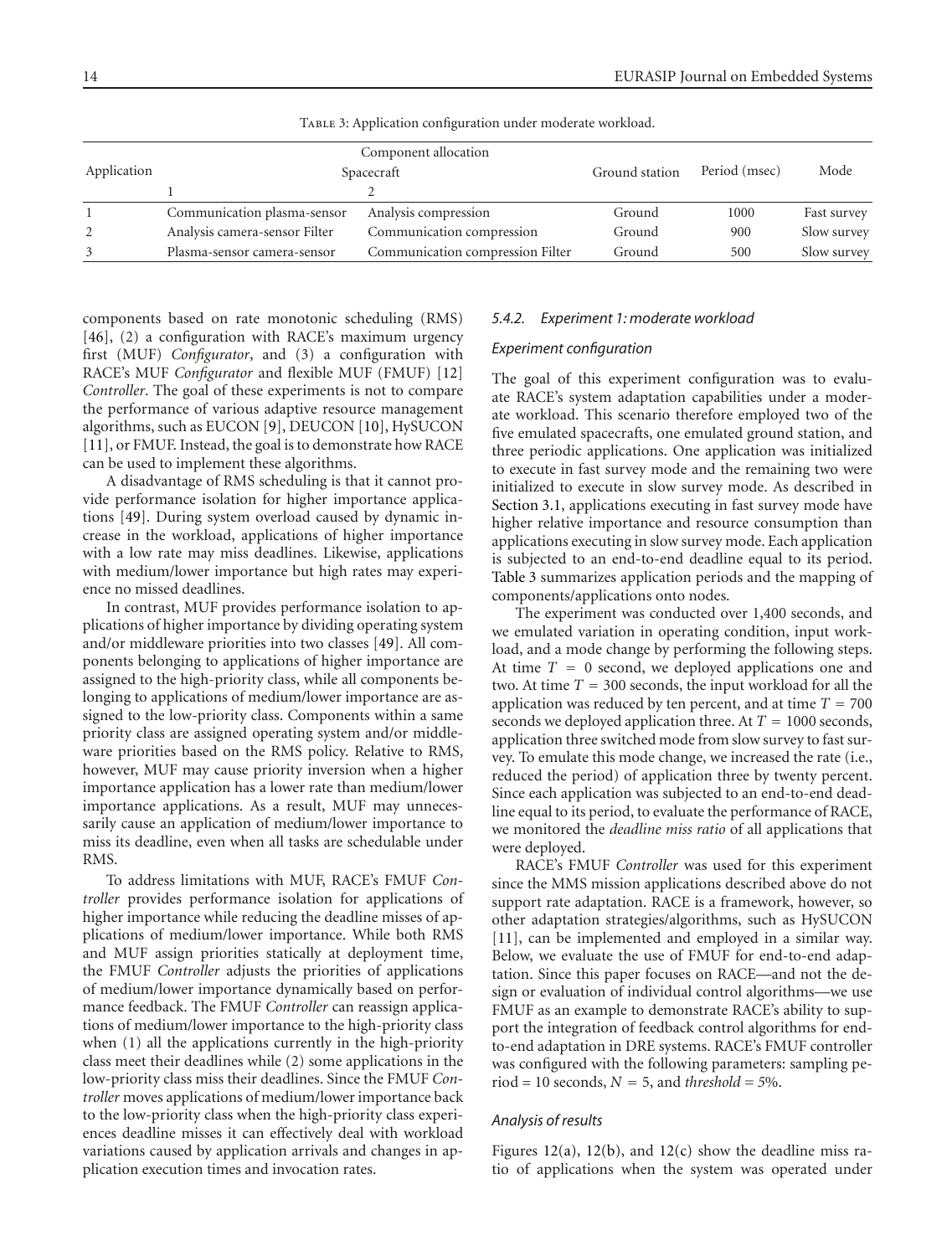

(c) MUF Configurator + FMUF Controller

Figure 12: Deadline miss ratio under moderate workload.

baseline configuration, with RACE's MUF *Configurator*, and with RACE's MUF *Configurator* along with FMUF *Controller*, respectively. These figures show that under all the three configurations, deadline miss ratio of applications (1) reduced at  $T = 300$  seconds due to the decrease in the input work load, (2) increased at  $T = 700$  seconds due to the introduction of new application, and (3) further increased at  $T = 1,000$  seconds due to the mode change from slow survey mode to fast survey mode. These results demonstrate the impact of fluctuation in input workload and operating conditions on system performance.

Figure 12(a) shows that when the system was operated under the baseline configuration, deadline miss ratio of medium-importance applications (applications executing in fast survey mode) were higher than that of low-importance applications (applications executing in slow survey mode) due to reasons explained in Section 5.4.1. Figures 12(b) and 12(c) show that when RACE's MUF *Configurator* is used (both individually and along with FMUF *Controller*), deadline miss ratio of medium importance applications were nearly zero throughout the course of the experiment. Figures 12(a) and 12(b) demonstrate that the RACE improves QoS of our DRE system significantly by configuring platform-specific parameters appropriately.

As described in [12], the FMUF *Controller* responds to variations in input workload and operating conditions (indicated by deadline misses) by dynamically adjusting the priorities of the low-importance applications (i.e., moving low-importance applications into or out of the high-priority class). Figures 12(a) and 12(c) demonstrate the impact of the RACE's *Controller* on system performance.

#### *5.4.3. Experiment 2: heavy workload*

#### *Experiment configuration*

The goal of this experiment configuration was to evaluate RACE's system adaptation capabilities under a heavy workload. This scenario, therefore, employed all five emulated spacecrafts, one emulated ground station, and ten periodic applications. Four of these applications were initialized to execute in fast survey mode and the remaining six were initialized to execute in slow survey mode. Table 4 summarizes the application periods and the mapping of components/applications onto nodes.

The experiment was conducted over 1,400 seconds, and we emulated the variation in operating condition, input workload, and a mode change by performing the following steps. At time  $T = 0$  second, we deployed applications one through six. At time  $T = 300$  seconds, the input workload for all the application was reduced by ten percent, and at time *T* = 700 seconds, we deployed applications seven through ten. At  $T = 1,000$  seconds, applications two through five switched modes from slow survey to fast survey. To emulate this mode change, we increased the rate of applications two through five by twenty percent. RACE's FMUF controller was configured with the following parameters: sampling period = 10 seconds,  $N = 5$ , and *threshold* = 5%.

#### *Analysis of results*

Figure 13(a) shows that when the system was operated under the baseline configuration, the deadline miss ratio of the medium importance applications were again higher than that of the low-importance applications. Figures 13(b) and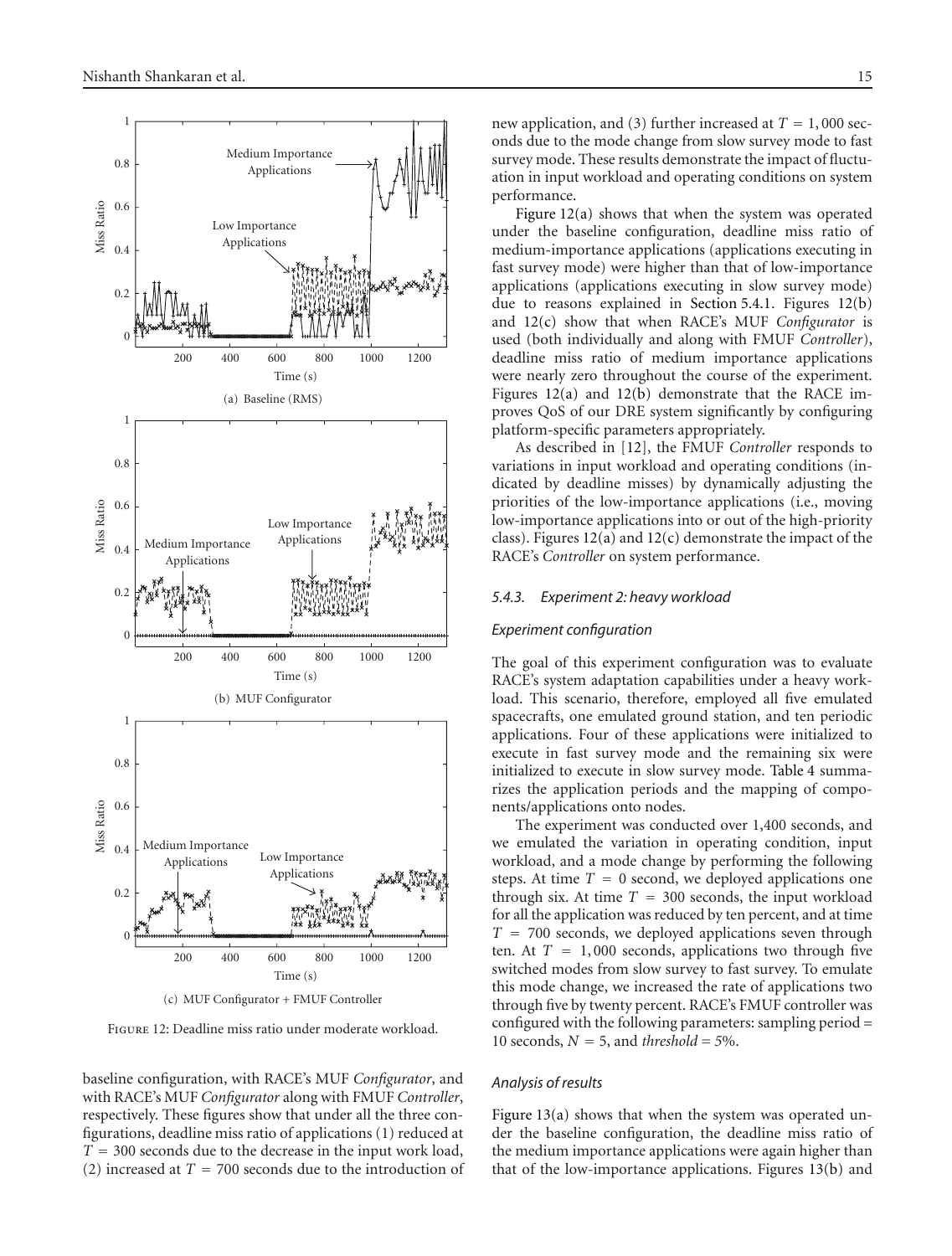



Figure 13: Deadline Miss Ratio under Heavy Workload.

13(c) show that when RACE's MUF *Configurator* is used (both individually and along with FMUF *Controller*), deadline miss ratio of medium importance applications were nearly zero throughout the course of the experiment. Figures 13(a) and 13(b) demonstrate how RACE improves the QoS of our DRE system significantly by configuring platform-specific parameters appropriately. Figures 12(a) and 12(c) demonstrate that RACE improves system performance (deadline miss ratio) even under heavy workload.

These results show that RACE improves system performance by performing adaptive management of system resources there by validating our claim in Section 4.2.3.

#### *5.5. Summary of experimental analysis*

This section evaluated the performance and scalability of the RACE framework by studying the impact of increase in number of nodes and applications in the system on RACE's monitoring delay and actuation delay. We also studied the performance of our prototype MMS DRE system with and without RACE under varying operating condition and input workload. Our results show that RACE is a scalable adaptive resource management framework and performs effective end-to-end adaptation and yields a predictable and highperformance DRE system.

From analyzing the results in Section 5.3, we observe that RACE scales as well as the number of nodes and applications in the system increases. This scalability stems from RACE's the hierarchical design of monitors and effectors, which validates our claims in Sections 4.1.2 and 4.1.6. From analyzing the results presented in Section 5.4, we observe that RACE significantly improves the performance of our prototype MMS DRE system even under varying input workload and operating conditions, thereby meeting the requirements of building component-based DRE systems identified in Section 3.2. These benefits result from configuring platform-specific QoS parameters appropriately and performing effective end-to-end adaptation, which were performed by RACE's *Configurators* and *Controllers*, respectively.

#### **6. CONCLUDING REMARKS**

Open DRE systems require end-to-end QoS enforcement from their underlying operating platforms to operate correctly. These systems often run in environments where resource availability is subject to dynamic changes. To meet end-to-end QoS in these dynamic environments, open DRE systems can benefit from adaptive resource management frameworks that monitors system resources, performs efficient application workload management, and enables efficient resource provisioning for executing applications. Resource management algorithms based on control-theoretic techniques are emerging as a promising solution to handle the challenges of applications with stringent end-to-end QoS executing in open DRE systems. These algorithms enable adaptive resource management capabilities in open DRE systems and adapt gracefully to fluctuation in resource availability and application resource requirement at run-time.

This paper described the *resource allocation and control engine* (RACE), which is our adaptive resource management framework that provides end-to-end adaptation and resource management for open DRE systems built atop QoSenabled component middleware. Open DRE systems built using RACE benefit from the advantages of componentbased middleware, as well as QoS assurances provided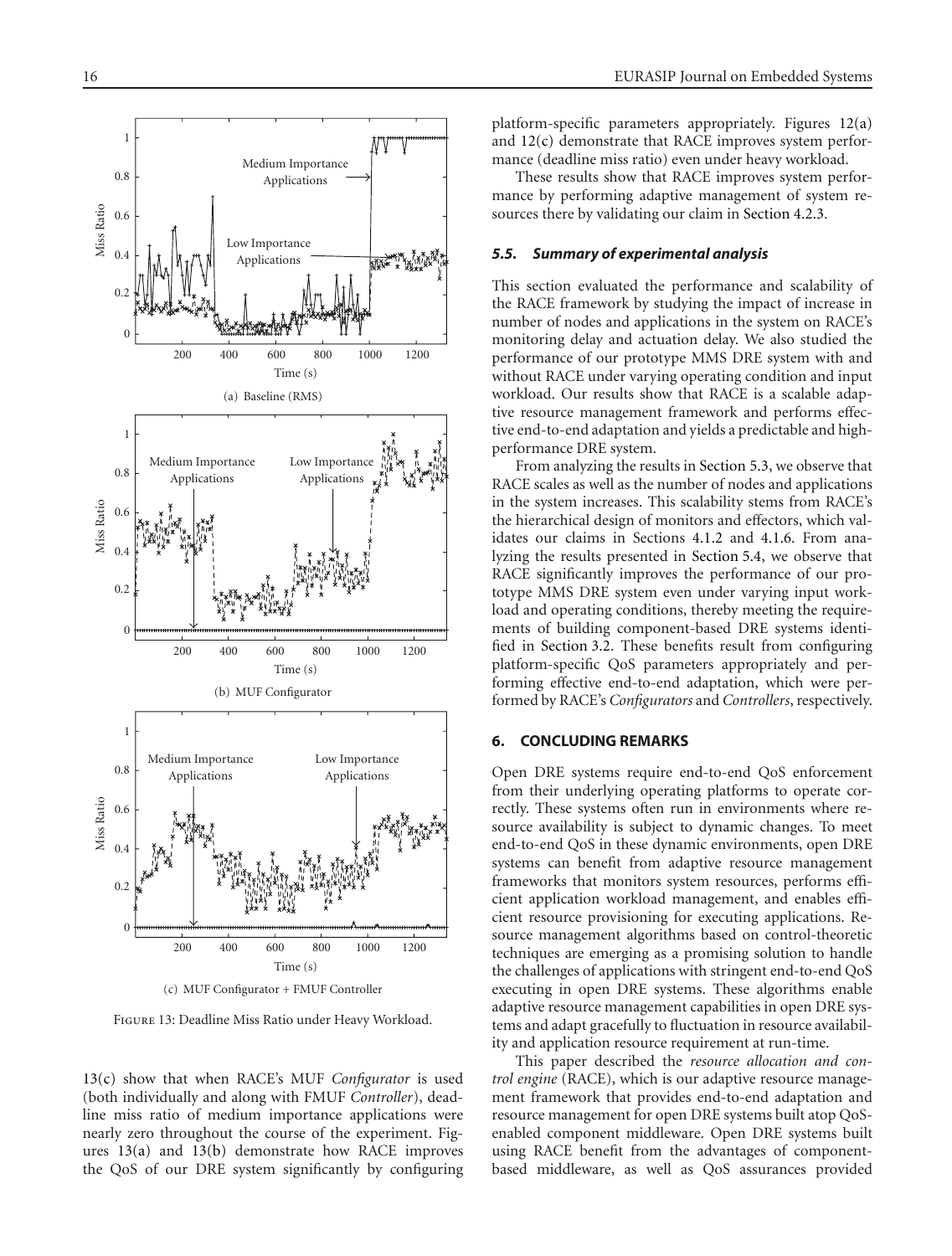| Component allocation |                              |                               |                                |               |                      |         |                  |                |
|----------------------|------------------------------|-------------------------------|--------------------------------|---------------|----------------------|---------|------------------|----------------|
| Application          |                              | Spacecraft                    |                                |               | Ground               |         | Period<br>(msec) | Mode           |
|                      | 1                            | 2                             | 3                              | 4             | 5                    | station |                  |                |
| 1                    | Communication                |                               | Analysis<br>Plasma-sensor      | Filter        | Compression          | Ground  | 1000             | Fast<br>Survey |
| $\overline{2}$       | Camera-sensor<br>Compression | <b>Filter Analysis</b>        |                                |               | Communication Ground |         | 900              | Slow<br>Survey |
| 3                    | Camera-sensor                | Plasma-sensor                 | Communication<br>Compression   | Analysis      | Filter               | Ground  | 500              | Slow<br>Survey |
| $\overline{4}$       |                              | Communication Filter Analysis |                                | Plasma-sensor | Compression          | Ground  | 800              | Slow<br>Survey |
| 5                    | Communication<br>Filter      |                               | Camera-sensor                  | Analysis      | Compression          | Ground  | 1200             | Slow<br>Survey |
| 6                    | Analysis                     | Filter                        | Communication Compression      |               | Plasma-sensor        | Ground  | 700              | Slow<br>Survey |
| 7                    | Plasma-sensor                | Plasma-sensor                 | Communication<br>Compression   | Analysis      | Filter               | Ground  | 600              | Fast<br>Survey |
| 8                    |                              | Communication<br>Filter       | Analysis                       | Plasma-sensor | Compression          | Ground  | 700              | Slow<br>Survey |
| 9                    | Communication<br>Filter      |                               | Camera-sensor<br>Plasma-sensor | Analysis      | Compression          | Ground  | 400              | Fast<br>Survey |
| 10                   | Compression<br>Filter        |                               | Communication<br>Analysis      |               | Plasma-sensor        | Ground  | 700              | Fast<br>Survey |

TABLE 4: Application configuration under heavy workload.

by adaptive resource management algorithms. We demonstrated how RACE helped resolve key resource and QoS management challenges associated with a prototype of the NASA MMS mission system. We also analyzed results from performance in the context of our MMS mission system prototype.

Since the elements of the RACE framework are CCM components, RACE itself can be configured using modeldriven tools, such as PICML [38]. Moreover, new *InputAdapters, Allocators, Configurators*, and *Controllers* can be plugged into RACE using PICML without modifying its architecture. RACE can also be used to deploy, allocate resources to, and manage performance of, applications that are composed at design-time and run-time.

The lessons learned in building RACE and applying to our MMS mission system prototype thus far include the following.

(i) *Challenges involved in developing open DRE systems.* Achieving end-to-end QoS in open DRE systems requires adaptive resource management of system resources, as well as integration of a range of real-time capabilities. QoSenabled middleware, such as CIAO/DAnCE, along with the support of DSMLs and tools, such as PICML, provide an integrated platform for building such systems and are emerging as an operating platform for these systems. Although CIAO/DAnCE and PICML alleviate many challenges in building DRE systems, they do not address the adaptive resource management challenges and requirements of open DRE systems. Adaptive resource management solutions are therefore needed to ensure QoS requirements of applications executing atop these systems are met.

(ii) *Decoupling middleware and resource management algorithms.* Implementing adaptive resource management algorithms within the middleware tightly couples the resource management algorithms within particular middleware platforms. This coupling makes it hard to enhance the algorithms without redeveloping significant portions of the middleware. Adaptive resource management frameworks, such as RACE, alleviate the tight coupling between resource management algorithms and middleware platforms and improve flexibility.

(iii) *Design of a framework determines its performance and applicability.* The design of key modules and entities of the resource management framework determines the scalability, and therefore the applicability, of the framework. To apply a framework like RACE to a wide range of open DRE system, it must scale as the number of nodes and application in the system grows. Our empirical studies on the scalability of RACE showed that structuring and designing key modules of RACE (e.g., monitors and effectors) in a hierarchical fashion not only significantly improves the performance of RACE, but also improves its scalability.

(iv) *Need for configuring/customizing the adaptive resource management framework with domain specific monitors.* Utilization of system resources, such as CPU, memory, and network bandwidth, and system performance, such as latency and throughput, can be measured in a generic fashion across various system domains. In open DRE systems, however, the need to measure utilization of domain-specific resources, such as battery utilization, and application-specific QoS metrics, such as the fidelity of the collected plasma data,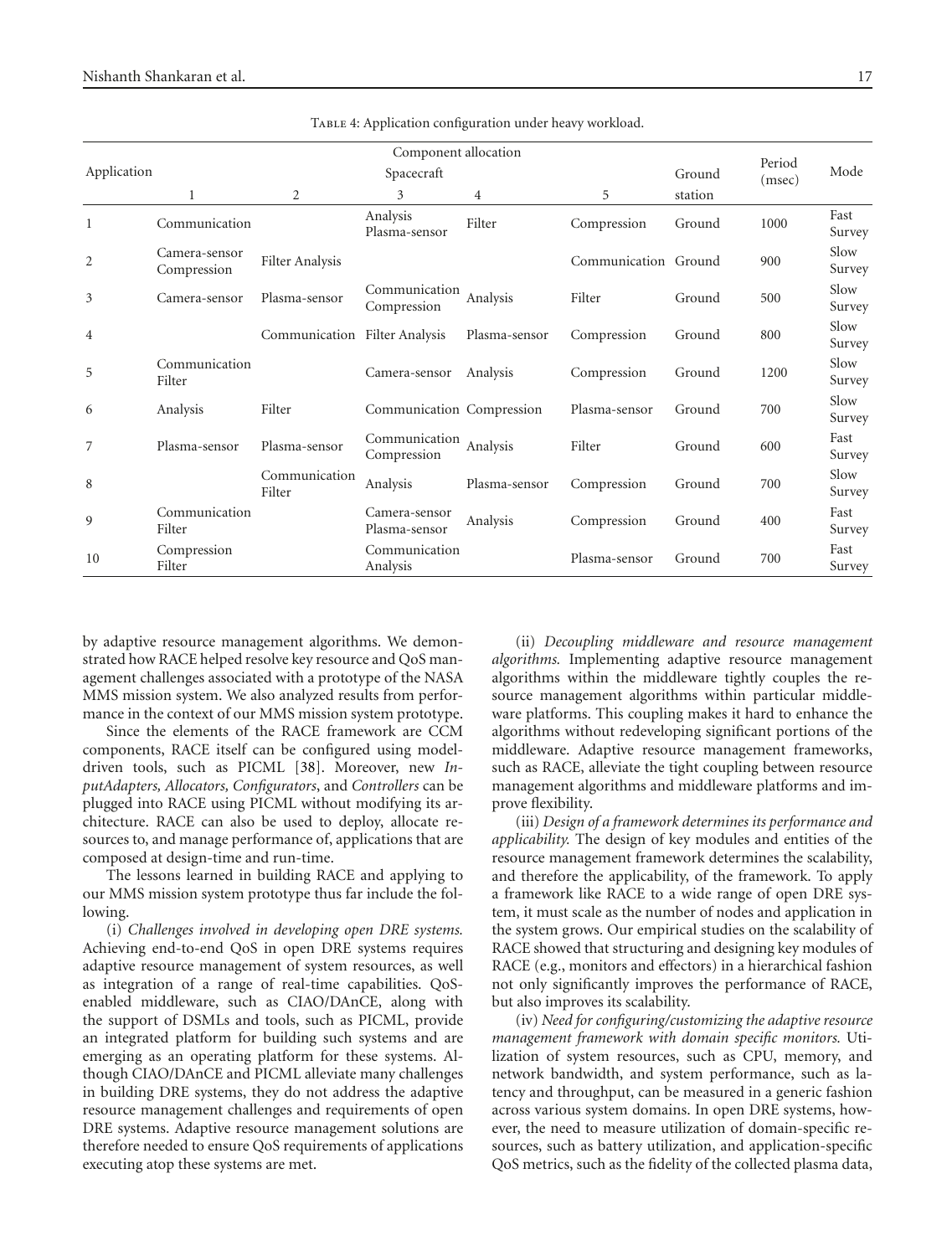

Figure 14: Hierarchical Composition of RACE.

might occur. Domain-specific customization and configuration of an adaptive resource management framework, such as RACE, should therefore be possible. RACE supports domainspecific customization of its *Monitors*. In future work, we will empirically evaluate the ease of integration of these domainspecific resource entities.

(v) *Need for selecting an appropriate control algorithm to manage system performance.* The control algorithm that a *Controller* implements relies on certain system parameters that can be fine-tuned/modified at run-time to achieve effective system adaptation. For example, FMUF relies on fine-tuning operating system priorities of processes hosting application components to achieve desired system adaptation; EUCON relies on fine-tuning execution rates of endto-end applications to achieve the same. The applicability of a control algorithm to a specific domain/scenario is therefore determined by the availability of these run-time configurable system parameters. Moreover, the responsiveness of a control algorithm and the *Controller* in restoring the system performance metrics to their desired values determines the applicability of a *Controller* to a specific domain/scenario. During system design-time, a *Controller* should be selected that is appropriate for the system domain/scenario.

(vi) *Need for distributed/decentralized adaptive resource management.* It is easier to design, analyze, and implement *centralized* adaptive resource management algorithms that manage an entire system than it is to design, analyze, and implement *decentralized* adaptive resource management algorithms. As a the size of a system grows, however, centralized algorithms can become bottlenecks since the computation time of these algorithms can scale exponentially as the number of end-to-end applications increases. One way to alleviate these bottlenecks is to partition system resources into *resource groups* and employ hierarchical adaptive resource management, as shown in Figure 14. In our future work, we plan to enhance RACE so that a *local* instance of the framework can manage resource allocation, QoS configuration, and run-time adaption within a resource group, whereas a *global* instance can be used to manage the resources and performance of the entire system.

RACE, CIAO, DAnCE, and PICML are available in open source form for download at http://deuce.doc.wustl.edu/.

#### **REFERENCES**

- [1] S. A. Brandt, S. Banachowski, C. Lin, and T. Bissom, "Dynamic integrated scheduling of hard real-time, soft real-time and non-real-time processes," in *Proceedings of the 24th IEEE International Real-Time Systems Symposium (RTSS '03)*, pp. 396–407, Cancun, Mexico, December 2003.
- [2] P. Martí, C. Lin, S. A. Brandt, M. Velasco, and J. M. Fuertes, "Optimal state feedback based resource allocation for resource-constrained control tasks," in *Proceedings of the 25th IEEE International Real-Time Systems Symposium (RTSS '04)*, pp. 161–172, Lisbon, Portugal, December 2004.
- [3] Object Management Group, "Real-time CORBA Specification," OMG Document formal/05-01-04 ed, August 2002.
- [4] G. Bollella, J. Gosling, B. Brosgol, et al., *The Real-Time Specification for Java*, Addison-Wesley, Reading, Mass, USA, 2000.
- [5] D C. Sharp and W. C. Roll, "Model-based integration of reusable component-based avionics systems," in *Proceedings of the IEEE Real-time and Embedded Technology and Applications Symposium*, Cancun, Mexico, December 2003.
- [6] D. C. Sharp and W. C. Roll, "Model-Based integration of reusable component-based avionics system," in *Proceedings of the Workshop on Model-Driven Embedded Systems in RTAS 2003*, Washington, DC, USA, May 2003.
- [7] D. Suri, A. Howell, N. Shankaran, et al., "Onboard processing using the adaptive network architecture," in *Proceedings of the 6th Annual NASA Earth Science Technology Conference*, College Park, Md, USA, June 2006.
- [8] P. K. Sharma, J. P. Loyall, G. T. Heineman, R. E. Schantz, R. Shapiro, and G. Duzan, "Component-based dynamic QoS adaptations in distributed real-time and embedded systems," in *Proceedings of the International Symposium on Distributed Objects and Applications (DOA '04)*, vol. 3291, pp. 1208–1224, Agia Napa, Cyprus, October 2004.
- [9] C. Lu, X. Wang, and X. D. Koutsoukos, "Feedback utilization control in distributed real-time systems with end-to-end tasks," *IEEE Transactions on Parallel and Distributed Systems*, vol. 16, no. 6, pp. 550–561, 2005.
- [10] X. Wang, D. Jia, C. Lu, and X. D. Koutsoukos, "Decentralized utilization control in distributed real-time systems," in *Proceedings of the 26th IEEE International Real-Time Systems Symposium (RTSS '05)*, pp. 133–142, Miami, Fla, USA, December 2005.
- [11] X. D. Koutsoukos, R. Tekumalla, B. Natarajan, and C. Lu, "Hybrid supervisory control of real-time systems," in *Proceedings*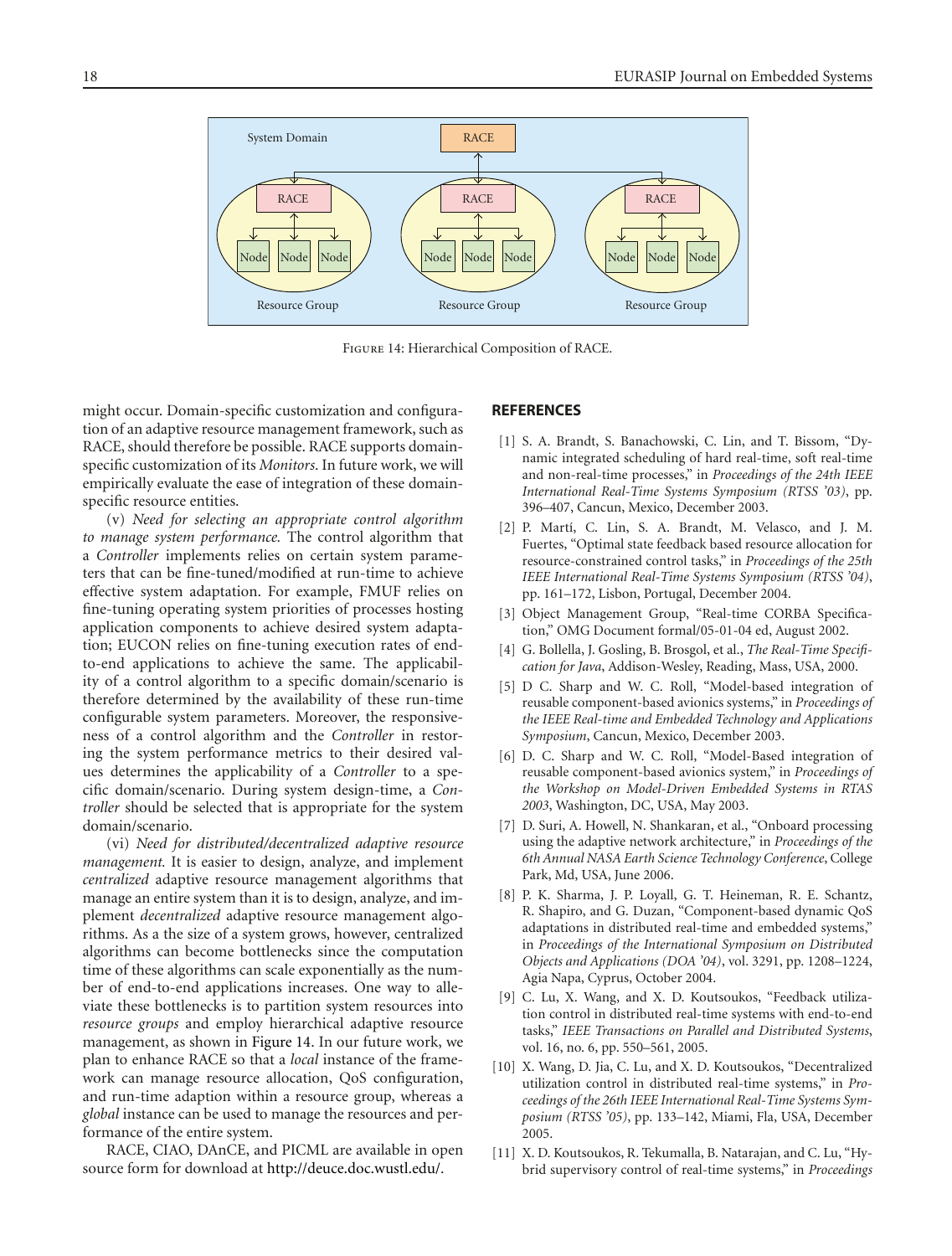*of the 11th IEEE Real-time and Embedded Technology and Applications Symposium*, San Francisco, Calif, USA, March 2005.

- [12] Y. Chen and C. Lu, "Flexible maximum urgency first scheduling for distributed real-time systems," *Tech. Rep. WUCSE-2006-55*, Washington University, St. Louis, Mo, USA, October 2006.
- [13] N. Shankaran, X. D. Koutsoukos, D. C. Schmidt, Y. Xue, and C. Lu, "Hierarchical control of multiple resources in distributed real-time and embedded systems," in *Proceedings of the 18th Euromicro Conference on Real-Time Systems (ECRTS '06)*, pp. 151–160, Dresden, Germany, July 2006.
- [14] X. Wang, C. Lu, and X. D. Koutsoukos, "Enhancing the robustness of distributed real-time middleware via end-to-end utilization control," in *Proceedings of the 26th IEEE International Real-Time Systems Symposium (RTSS '05)*, pp. 189–199, Miami, Fla, USA, December 2005.
- [15] D. C. Schmidt and S. D. Huston, *C++ Network Programming, Volume 2: Systematic Reuse with ACE and Frameworks*, Addison-Wesley, Reading, Mass, USA, 2002.
- [16] Object Management Group, "Common Object Request Broker Architecture Version 1.3," OMG Document formal/2004- 03-12 ed, March 2004.
- [17] E. Pitt and K. McNiff, *Java RMI : The Remote Method Invocation Guide*, Addison-Wesley Longman Publishing Co., Inc., Boston, MA, USA, 2001.
- [18] B. Ravindran, L. Welch, and B. Shirazi, "Resource management middleware for dynamic, dependable real-time systems," *Real-Time Systems*, vol. 20, no. 2, pp. 183–196, 2001.
- [19] L. R. Welch, B. A. Shirazi, B. Ravindran, and C. Bruggeman, "DeSiDeRaTa: QoS management technology for dynamic, scalable, dependable real-time systems," in *Proceedings of the IFACs 15th Workshop on Distributed Computer Control Systems (DCCS '98)*, IFAC, Como, Italy, September 1998.
- [20] D. Fleeman, M. Gillen, A. Lenharth, et al., "Quality-based adaptive resource management architecture (QARMA): a CORBA resource management service," in *Proceedings of the 18th International Parallel and Distributed Processing Symposium (IPDPS '04)*, vol. 18, pp. 1623–1630, Santa Fe, NM, USA, April 2004.
- [21] C.D. Gill, *Flexible scheduling in middleware for distributed ratebased real-time applications, Ph.D. dissertation*, St. Louis, Mo, USA, 2002.
- [22] K. Bryan, L. C. DiPippo, V. Fay-Wolfe, et al., "Integrated CORBA scheduling and resource management for distributed real-time embedded systems," in *Proceedings of the 11th IEEE Real Time on Embedded Technology and Applications Symposium (RTAS '05)*, pp. 375–384, San Francisco, Calif, USA, March 2005.
- [23] V. F. Wolfe, L. C. DiPippo, R. Bethmagalkar, et al., "Rapid-Sched: static scheduling and analysis for real-time CORBA," in *Proceedings of the 4th International Workshop on Object-Oriented Real-Time Dependable Systems (WORDS '99)*, pp. 34–39, Santa Barbara, Calif, USA, January 1999.
- [24] J. W. Liu, J. Redondo, Z. Deng, et al., "PERTS: a prototyping environment for real-time systems," *Tech. Rep. UIUCDCS-R-93-1802*, University of Illinois at Urbana-Champaign, Champaign, Ill, USA, 1993.
- [25] Object Management Group, "CORBA Components," OMG Document formal/2002-06-65 ed, June 2002.
- [26] Sun Microsystems, "Enterprise JavaBeans specification," August 2001, http://java.sun.com/products/ejb/docs.html.
- [27] A. Thomas, "Enterprise JavaBeans technology," prepared for Sun Microsystems, December 1998, http://java.sun.com/ products/ejb/white\_paper.html.
- [28] J. A. Zinky, D. E. Bakken, and R. E. Schantz, "Architectural support for quality of service for CORBA objects," *Theory and Practice of Object Systems*, vol. 3, no. 1, pp. 55–73, 1997.
- [29] R. Schantz, J. Loyall, M. Atighetchi, and P. Pal, "Packaging quality of service control behaviors for reuse," in *Proceedings of the 5th IEEE International Symposium on Object-Oriented Real-time Distributed Computing (ISORC '02)*, pp. 375–385, Washington, DC, USA, April-May 2002.
- [30] P. Manghwani, J. Loyall, P. Sharma, M. Gillen, and J. Ye, "Endto-end quality of service management for distributed realtime embedded applications," in *Proceedings of the 19th IEEE International Parallel and Distributed Processing Symposium (IPDPS '05)*, p. 138a, Denver, Colo, USA, April 2005.
- [31] J. S. Kinnebrew, N. Shankaran, G. Biswas, and D. C. Schmidt, "A decision-theoretic planner with dynamic component reconfiguration for distributed real-time applications," in *Proceedings of the 21th National Conference on Artificial Intelligence*, Boston, Mass, USA, July 2006.
- [32] J. Hatcliff, X. Deng, M. B. Dwyer, G. Jung, and V. P. Ranganath, "Cadena: an integrated development, analysis, and verification environment for component-based systems," in *Proceedings of the 25th International Conference on Software Engineering (ICSE '03)*, pp. 160–172, Portland, Ore, USA, May 2003.
- [33] J. A. Stankovic, R. Zhu, R. Poornalingam, et al., "VEST: an aspect-based composition tool for real-time systems," in *Proceedings of the 9th IEEE Real-Time and Embedded Technology and Applications Symposium (RTAS '03)*, pp. 58–69, Toronto, Canada, May 2003.
- [34] A. Lédeczi, A. Bakay, M. Maróti, et al., "Composing domainspecific design environments," *Computer*, vol. 34, no. 11, pp. 44–51, 2001.
- [35] S. Kodase, S. Wang, Z. Gu, and K. G. Shin, "Improving scalability of task allocation and scheduling in large distributed real-time systems using shared buffers," in *Proceedings of the 9th Real-time/Embedded Technology and Applications Symposium (RTAS '03)*, pp. 181–188, San Francisco, Calif, USA, May 2003.
- [36] P. López, J. L. Medina, and J. M. Drake, "Real-time modelling of distributed component-based applications," in *Proceedings of the 32nd Euromicro Conference on Software Engineering and Advanced Applications (Euromicro-SEAA '06)*, pp. 92–99, Dubrovnik, Croatia, August 2006.
- [37] M. G. Harbour, J. J. G. García, J. C. P. Gutiérrez, and J. M. D. Moyano, "MAST: modeling and analysis suite for real time applications," in *Proceedings of the 13th Euromicro Conference on Real-Time Systems (ECRTS '01)*, pp. 125–134, Delft, The Netherlands, June 2001.
- [38] K. Balasubramanian, J. Balasubramanian, J. Parsons, A. Gokhale, and D. C. Schmidt, "A platform-independent component modeling language for distributed real-time and embedded systems," in *Proceedings of the11th IEEE Real Time and Embedded Technology and Applications Symposium (RTAS '05)*, pp. 190–199, San Francisco, Calif, USA, March 2005.
- [39] S. Bagchi, G. Biswas, and K. Kawamura, "Task planning under uncertainty using a spreading activation network," *IEEE Transactions on Systems, Man, and Cybernetics Part A*, vol. 30, no. 6, pp. 639–650, 2000.
- [40] S. Curtis, "The magnetospheric multiscale missionresolving fundamental processes in space plasmas," *Tech. Rep. NASA/TM-2000-209883*, NASA STI/Recon, Greenbelt, Md, USA, December 1999.
- [41] N. Wang, D. C. Schmidt, A. Gokhale, et al., "QoSenabled middleware," in *Middleware for Communications*,